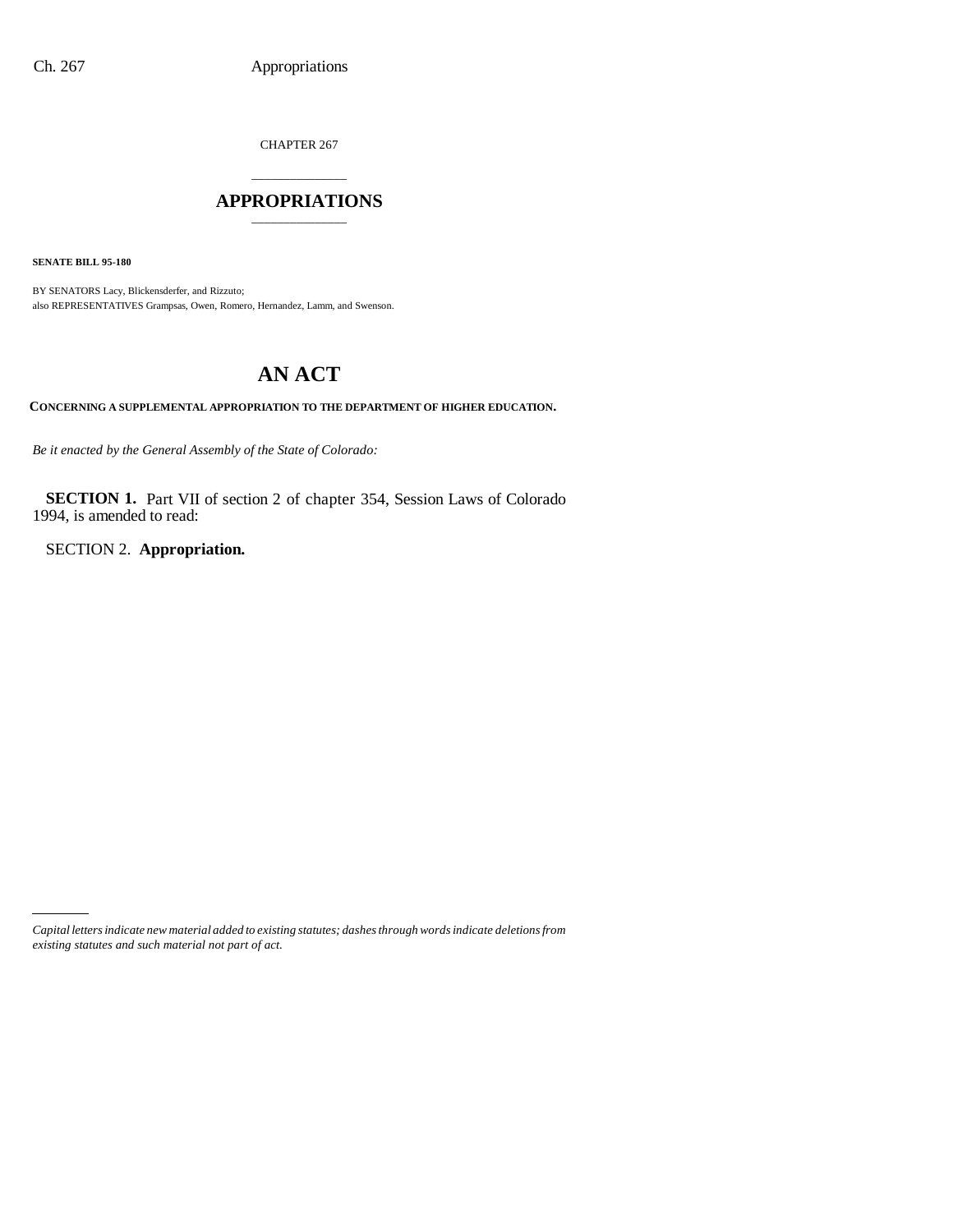| <b>APPROPRIATION FROM</b> |              |                |                 |              |              |                |  |
|---------------------------|--------------|----------------|-----------------|--------------|--------------|----------------|--|
| <b>ITEM &amp;</b>         | <b>TOTAL</b> | <b>GENERAL</b> | <b>GENERAL</b>  | CASH         | <b>CASH</b>  | <b>FEDERAL</b> |  |
| <b>SUBTOTAL</b>           |              | <b>FUND</b>    | <b>FUND</b>     | <b>FUNDS</b> | <b>FUNDS</b> | <b>FUNDS</b>   |  |
|                           |              |                | <b>« EXEMPT</b> |              | e EXEMPT ہ   |                |  |

#### **PART VII DEPARTMENT OF HIGHER EDUCATION**

| (1) DEPARTMENT ADMINISTRATIVE OFFICE |         |         |                           |
|--------------------------------------|---------|---------|---------------------------|
| Group Health and Life                | 370,552 | 280,280 | 39,470 $(T)^a$<br>50,802  |
| Short-term Disability                | 9,231   | 9,231   |                           |
| Salary Survey and                    |         |         |                           |
| Anniversary Increases                | 222,650 | 212.960 | $9,690(T)^a$              |
| Workers' Compensation                | 88,149  | 66,487  | $21,662$ (T) <sup>a</sup> |
| Legal Services                       | 31,986  | 31,986  |                           |
| <b>Purchase of Services</b>          |         |         |                           |
| from Computer Center                 | 2,125   | 2,125   |                           |
| Payment to Risk                      |         |         |                           |
| Management and                       |         |         |                           |
| <b>Property Funds</b>                | 18,296  | 8,386   | $9,910(T)^a$              |
|                                      |         | 742,989 |                           |

<sup>a</sup> These amounts shall be from the various sources of exempt cash funds throughout the Department.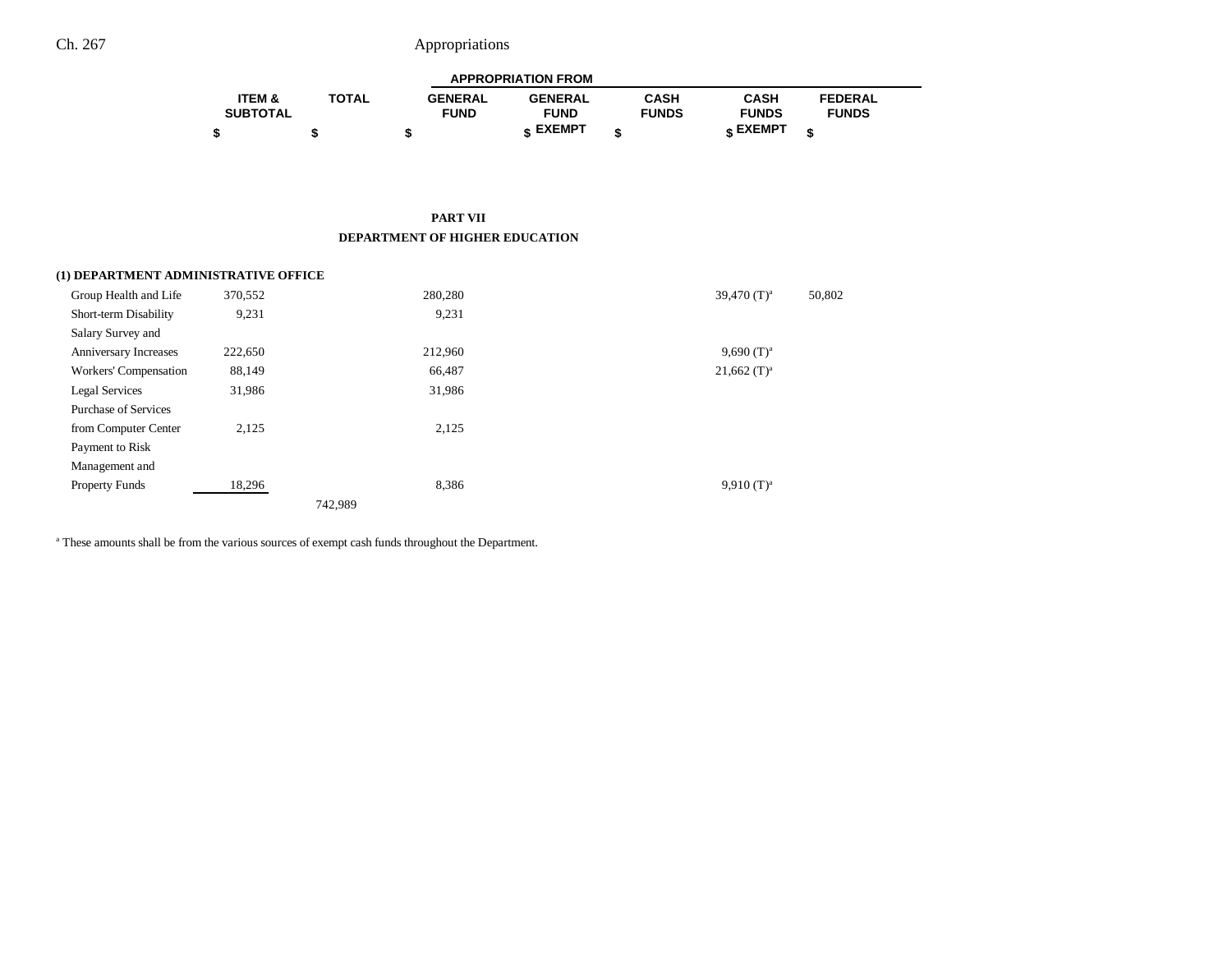## **(2) COLORADO COMMISSION ON HIGHER EDUCATION**

| 2) COLORADO COMMISSION ON HIGHER EDUCATION |            |           |                          |                              |
|--------------------------------------------|------------|-----------|--------------------------|------------------------------|
| $(A)$ Administration $27a, 27b$            | 1,735,610  | 1,735,610 |                          |                              |
| (B) Special Purpose                        |            |           |                          |                              |
| Western Interstate                         |            |           |                          |                              |
| Commission for Higher                      |            |           |                          |                              |
| Education                                  | 79,000     | 79,000    |                          |                              |
| WICHE - Optometry                          | 233,600    | 233,600   |                          |                              |
| <b>Higher Education</b>                    |            |           |                          |                              |
| Programs of                                |            |           |                          |                              |
| Excellence                                 | 2,899,831  | 899,831   |                          | $2,000,000$ (T) <sup>a</sup> |
| Colorado Children's                        |            |           |                          |                              |
| <b>Trust Fund</b>                          | 388,915    |           | 388,915 <sup>b</sup>     |                              |
| Veterinary School                          |            |           |                          |                              |
| Program Needs                              | 250,000    | 120,000   | 130,000 °                |                              |
| Link to $K-12$                             | 250,000    | 250,000   |                          |                              |
| <b>Enrollment Contingency</b>              | 6,000,000  |           | $6,000,000$ <sup>d</sup> |                              |
|                                            | 10,101,346 |           |                          |                              |

a Of this amount, which includes statewide and departmental indirect cost recoveries, \$1,477,338 shall be from the Governing Boards, \$394 shall be from the Colorado

Commission on Higher Education, \$2,644 shall be from the Colorado Children's Trust Fund program, \$13,267 shall be from the Agricultural Experiment Station,

\$39,206 shall be from the Cooperative Extension Service, \$28,429 shall be from the State Forest Service, \$4,817 shall be from the Council on the Arts and Humanities,

\$141,206 shall be from the State Historical Society's non-general fund appropriations including gaming funds, \$290,000 shall be from the Student Loan Division, and \$2,699

shall be from the Division of Private Occupational Schools.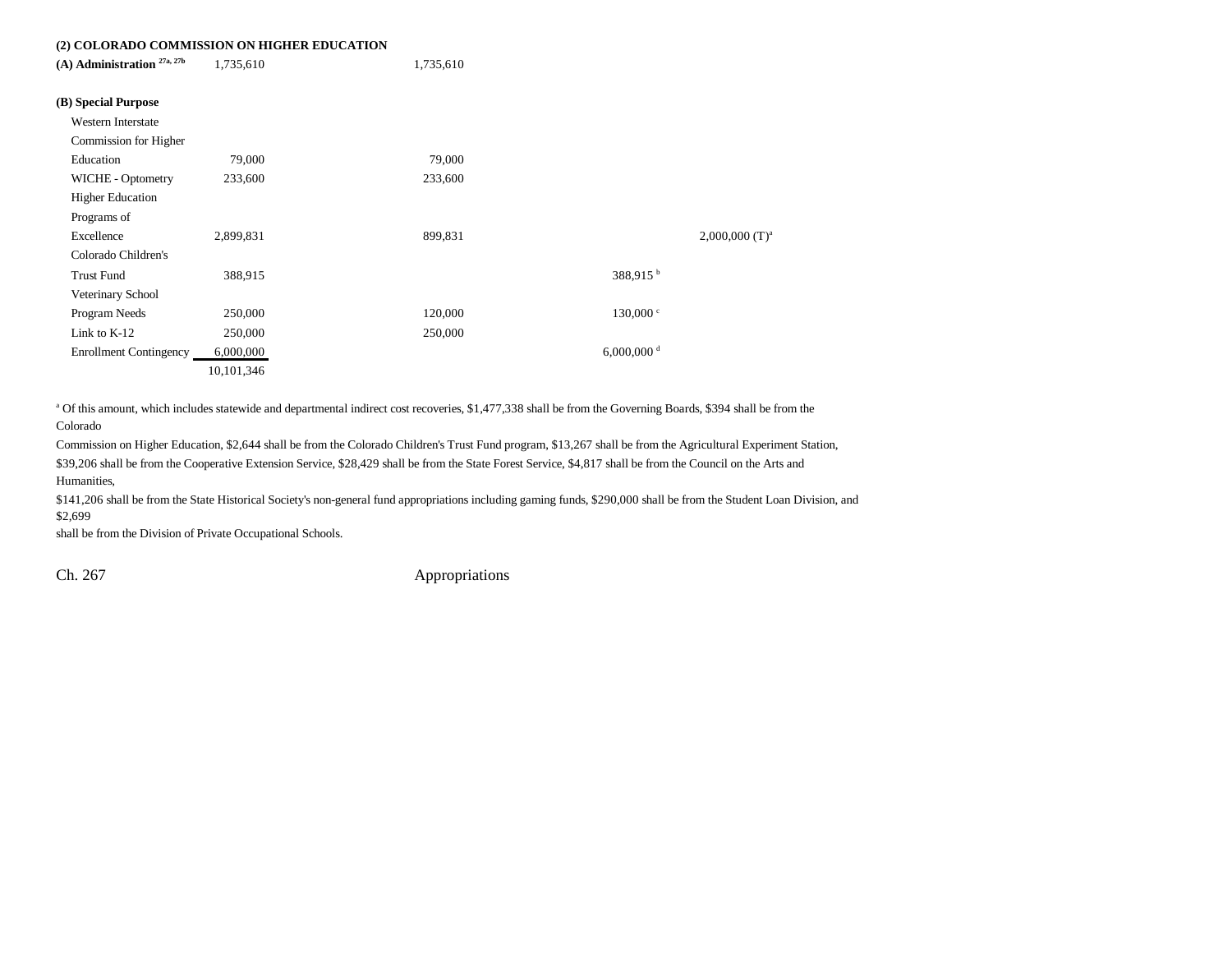| <b>APPROPRIATION FROM</b> |              |                |                |              |                 |                |  |
|---------------------------|--------------|----------------|----------------|--------------|-----------------|----------------|--|
| ITEM &                    | <b>TOTAL</b> | <b>GENERAL</b> | <b>GENERAL</b> | CASH         | <b>CASH</b>     | <b>FEDERAL</b> |  |
| <b>SUBTOTAL</b>           |              | <b>FUND</b>    | <b>FUND</b>    | <b>FUNDS</b> | <b>FUNDS</b>    | <b>FUNDS</b>   |  |
|                           |              |                | c EXEMPT       |              | <b>c</b> EXEMPT | æ              |  |

<sup>b</sup> This amount shall be from the Colorado Children's Trust Fund.

 $\cdot$  This amount shall be from the Western Interstate Commission on Higher Education.

<sup>d</sup> This amount shall be from tuition revenue from the Governing Boards, in addition to what is appropriated to the Governing Boards in the General Fund and Tuition Allocation lines. THIS SPENDING AUTHORITY MAY BE TRANSFERRED TO THE GOVERNING BOARDS.

#### **(C) Financial Aid**

| <b>Need Based Grants</b>  | 19,683,697 | 19,683,697 |                              |           |
|---------------------------|------------|------------|------------------------------|-----------|
| Need Based Grants,        |            |            |                              |           |
| Part-time Students        | 750,000    | 750,000    |                              |           |
| <b>Merit Based Grants</b> | 10,466,482 | 10,466,482 |                              |           |
| Work Study <sup>28</sup>  | 10,833,986 | 10,833,986 |                              |           |
| <b>Required Federal</b>   |            |            |                              |           |
| Match                     | 3,115,986  | 1,291,102  | 524,884 $(T)^a$              | 1,300,000 |
| Veterans' Tuition         |            |            |                              |           |
| Assistance                | 15,000     | 15,000     |                              |           |
| Law Enforcement/POW       |            |            |                              |           |
| <b>Tuition Assistance</b> | 20,747     | 20,747     |                              |           |
| Native American Students  |            |            |                              |           |
| pursuant to Section       |            |            |                              |           |
| 23-52-105, C.R.S.         | 2,712,050  | 686,605    | $2,025,445$ (T) <sup>a</sup> |           |
|                           |            |            |                              |           |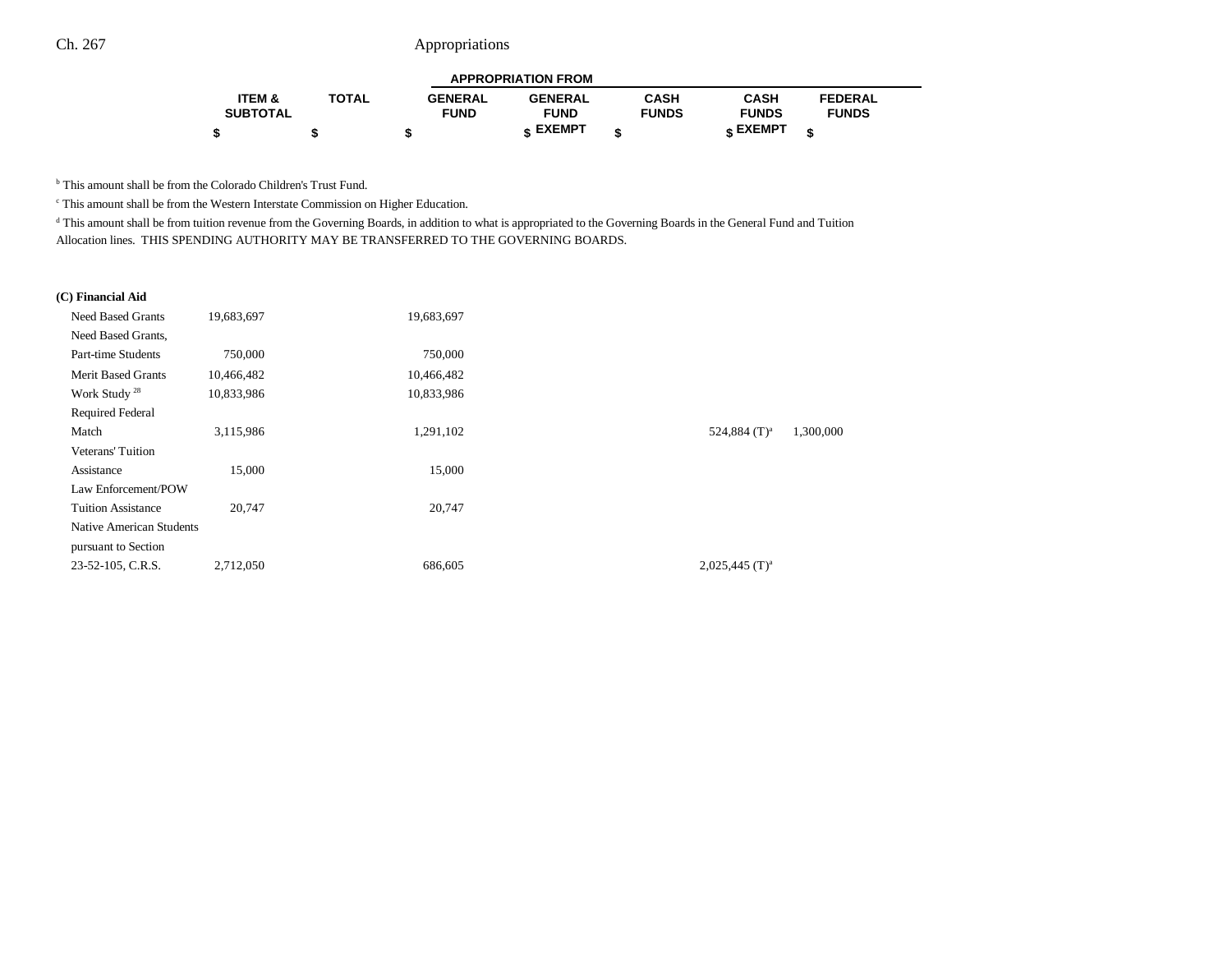Grant Program for

Nurses Training 220,800 220,800 47,818,748

59,655,704

a These amounts shall be from the Governing Boards' indirect cost assessment.

## **(3) TRUSTEES OF THE STATE COLLEGES IN COLORADO 29, 30, 31**

| Governing Board and       |            |             |                         |                       |                    |
|---------------------------|------------|-------------|-------------------------|-----------------------|--------------------|
| <b>General Campuses</b>   |            |             |                         |                       |                    |
| General Fund and          |            |             |                         |                       |                    |
| <b>Tuition Allocation</b> | 96,093,318 |             | 55,693,519 <sup>a</sup> | 40,399,799 $^{\rm b}$ |                    |
| Other Than Tuition        | 1,801,786  |             |                         | $1,796,686$ c         | 5,100 <sup>d</sup> |
| Revenue                   |            |             |                         |                       |                    |
| <b>Auxiliary Revenue</b>  | 2,928,000  |             |                         | $2,928,000$ $\degree$ |                    |
|                           |            | 100,823,104 |                         |                       |                    |

a Of this amount, \$54,217,629 shall be for the base, \$110,741 shall be for Enrollment purposes, \$101,700 shall be for Productivity, \$46,675 shall be for Workforce Training, and

\$1,216,774 shall be used for mandated costs.

<sup>b</sup> This amount shall be from tuition revenue.

c This amount shall be from other than tuition revenue.

<sup>d</sup> This amount shall be from the State Colleges Undergraduate Enrichment Fund. For purposes of complying with the limitation on state fiscal year spending imposed by

Article X, Section 20 of the State Constitution, these moneys are included for informational purposes as they are continuously appropriated by a permanent statute or constitutional provision.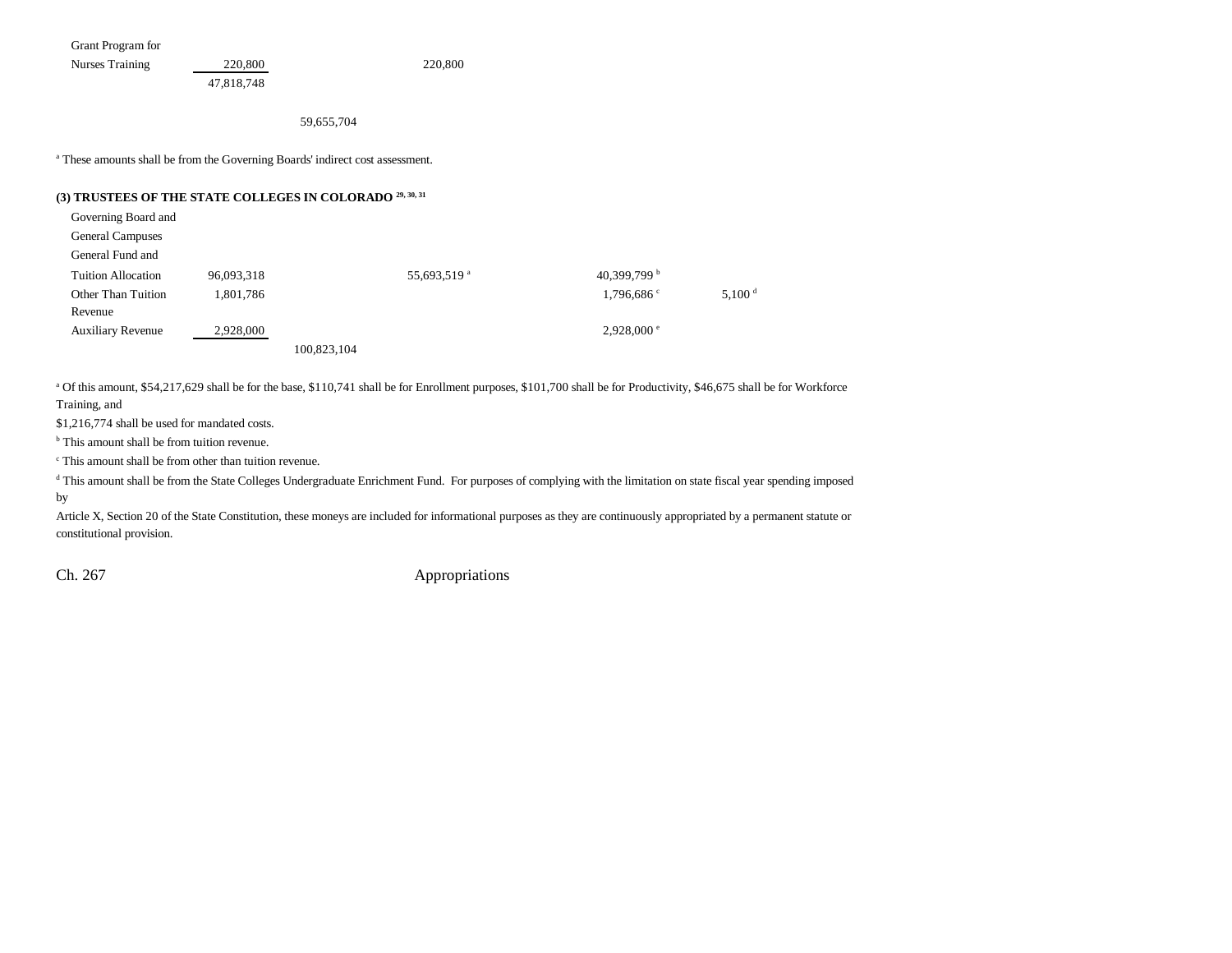| <b>APPROPRIATION FROM</b> |              |                |                 |              |              |                |  |
|---------------------------|--------------|----------------|-----------------|--------------|--------------|----------------|--|
| <b>ITEM &amp;</b>         | <b>TOTAL</b> | <b>GENERAL</b> | <b>GENERAL</b>  | <b>CASH</b>  | <b>CASH</b>  | <b>FEDERAL</b> |  |
| <b>SUBTOTAL</b>           |              | <b>FUND</b>    | <b>FUND</b>     | <b>FUNDS</b> | <b>FUNDS</b> | <b>FUNDS</b>   |  |
|                           |              |                | <b>« EXEMPT</b> |              | е ЕХЕМРТ     | ¢              |  |

e This amount shall be from auxiliary revenue.

## **(4) STATE BOARD OF AGRICULTURE 29, 30, 31**

#### **(A) Governing Board and**

#### **General Campuses**

| General Fund and              |             |                         |                          |
|-------------------------------|-------------|-------------------------|--------------------------|
| Tuition Allocation            | 196,420,886 | 91,957,795 <sup>a</sup> | 104,463,091 <sup>b</sup> |
| Other Than Tuition<br>Revenue | 12,167,306  |                         | $12,167,306^{\circ}$     |
| <b>Auxiliary Revenue</b>      | 32,985,000  |                         | 32,985,000 $^{\rm d}$    |
|                               | 241,573,192 |                         |                          |

a Of this amount, \$90,339,868 shall be for the base, \$1,310,591 shall be for Enrollment purposes, \$151,380 shall be for Productivity, \$47,425 shall be for Workforce Training,

and \$108,531 shall be for mandated costs.

<sup>b</sup> This amount shall be from tuition revenue.

c This amount shall be from other than tuition revenue. REVENUE, INCLUDING \$215,000 IN ENERGY/MINERAL IMPACT ASSISTANCE FUNDS.

d This amount shall be from auxiliary revenue.

### **(B) CSU Agricultural Experiment Station 32, 33**

Program Costs **10,273,566** 8,273,939 240,000 a 1,759,627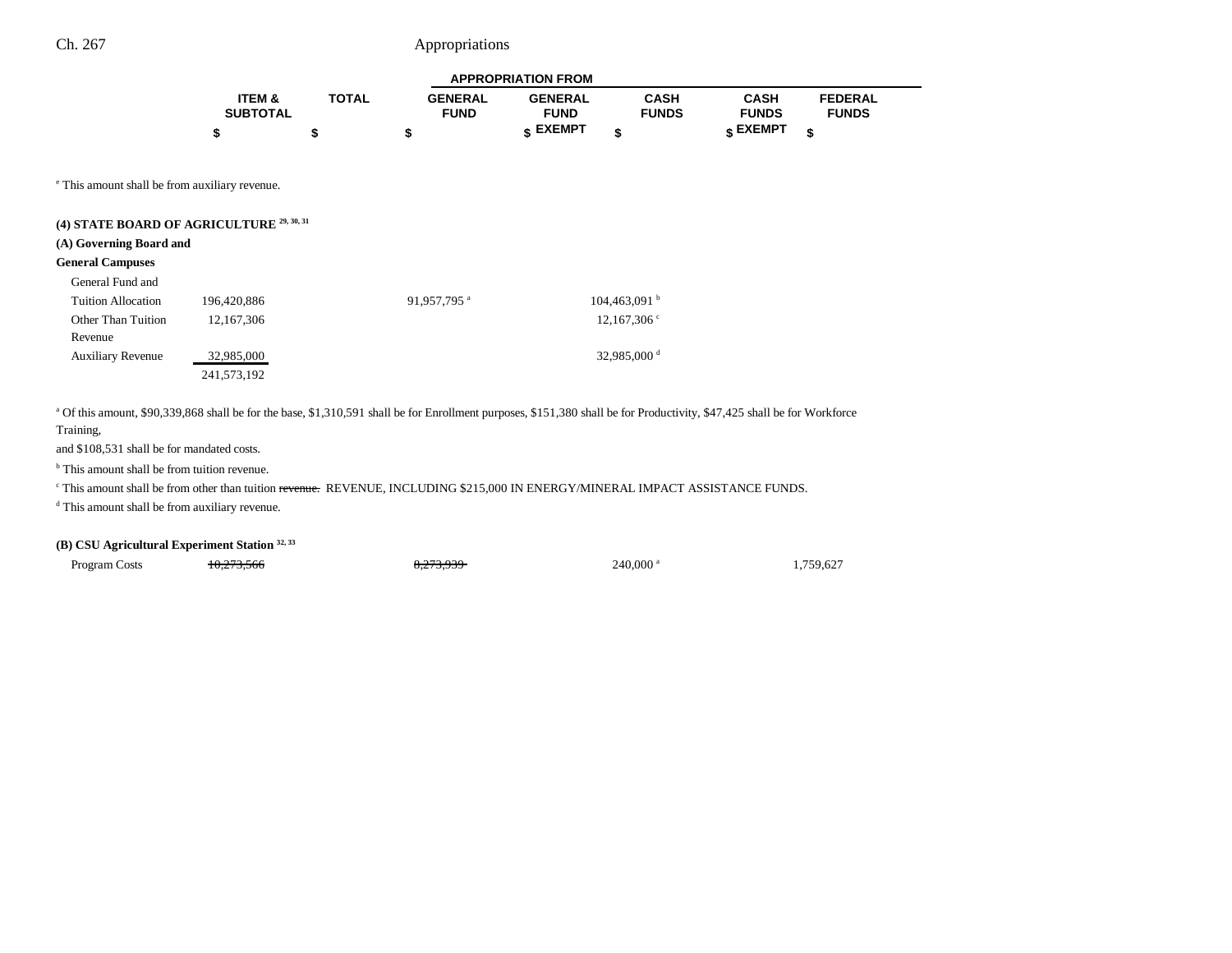| 10,379,933 | 8,380,306 |
|------------|-----------|
|------------|-----------|

<sup>a</sup> This amount shall be from the sale of crops.

| (1) Extension Service |                       |                |                        |              |
|-----------------------|-----------------------|----------------|------------------------|--------------|
| Administration and    |                       |                |                        |              |
| Support               | 1,281,990             | 1,281,990      |                        |              |
|                       |                       | $(8.6$ FTE $)$ |                        |              |
| Campus Field and      |                       |                |                        |              |
| Support               |                       |                |                        |              |
| Staff                 | 9,852,394             | 6,691,925      | $946,212$ <sup>a</sup> | 2,214,257    |
|                       | 10,057,126            | 6,886,648      | $956,221$ <sup>a</sup> |              |
|                       |                       | $(133.8$ FTE)  | $(19.8$ FTE)           | $(44.2$ FTE) |
|                       | <del>11,134,384</del> |                |                        |              |
|                       | 11,339,116            |                |                        |              |

| (2) Sponsored Programs |           |                        |           |
|------------------------|-----------|------------------------|-----------|
| Program Costs          | 2,500,000 | $700,000$ <sup>a</sup> | 1.800.000 |

a This amount shall be from various grants, contracts, and other cash funds received by the Extension Service.

## **(D) Colorado State Forest Service 33**

(1) State Forest Service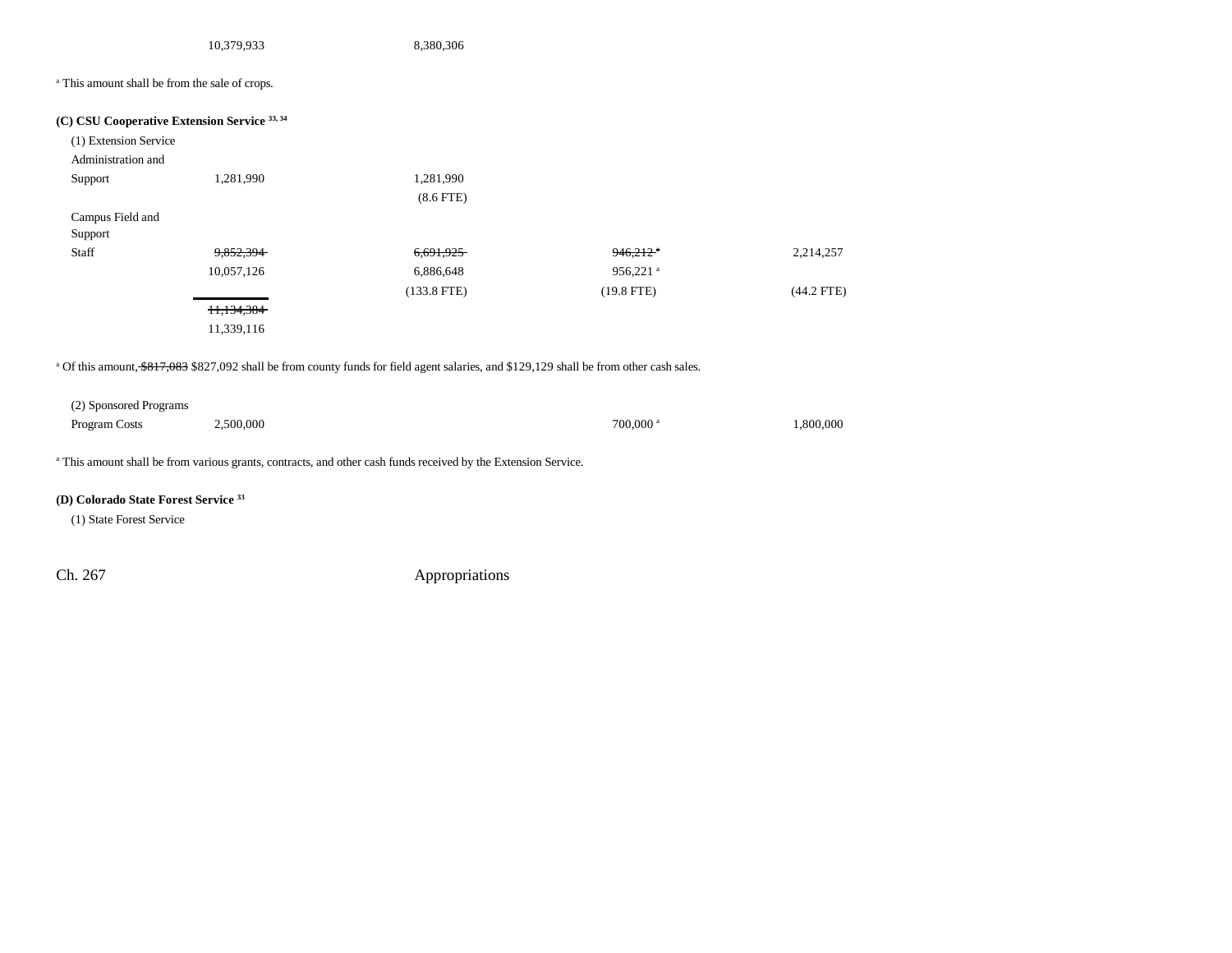|                        | <b>APPROPRIATION FROM</b> |              |                               |                               |                             |                             |                                |
|------------------------|---------------------------|--------------|-------------------------------|-------------------------------|-----------------------------|-----------------------------|--------------------------------|
|                        | ITEM &<br><b>SUBTOTAL</b> | <b>TOTAL</b> | <b>GENERAL</b><br><b>FUND</b> | <b>GENERAL</b><br><b>FUND</b> | <b>CASH</b><br><b>FUNDS</b> | <b>CASH</b><br><b>FUNDS</b> | <b>FEDERAL</b><br><b>FUNDS</b> |
|                        | \$                        | \$           | \$                            | $$$ EXEMPT                    | \$                          | $$$ EXEMPT                  | \$                             |
|                        |                           |              |                               |                               |                             |                             |                                |
| Administration and     |                           |              |                               |                               |                             |                             |                                |
| Support                | 398,832                   |              | 398,832                       |                               |                             |                             |                                |
|                        |                           |              | $(5.5$ FTE)                   |                               |                             |                             |                                |
| Forest Watershed       |                           |              |                               |                               |                             |                             |                                |
| Management and         |                           |              |                               |                               |                             |                             |                                |
| Protection             | 3,110,301                 |              | 2,764,033                     |                               | $115,000^{\circ}$           |                             | 231,268                        |
|                        | 3,164,761                 |              | 2,808,493                     |                               | $125,000^{\text{ a}}$       |                             |                                |
|                        |                           |              | $(68.7$ FTE)                  |                               |                             |                             |                                |
| Capitol Complex Leased |                           |              |                               |                               |                             |                             |                                |
| Space                  | 5,729                     |              | 5,729                         |                               |                             |                             |                                |
| Fire Truck             |                           |              |                               |                               |                             |                             |                                |
| Replacement/Repair     | 105,000                   |              | 105,000                       |                               |                             |                             |                                |
|                        | 3,619,862                 |              |                               |                               |                             |                             |                                |
|                        | 3,674,322                 |              |                               |                               |                             |                             |                                |

a This amount shall be from fees for services and from other cash sources.

(2) Special Programs Program Costs 2,004,683 (46.5 FTE)

Indirect Cost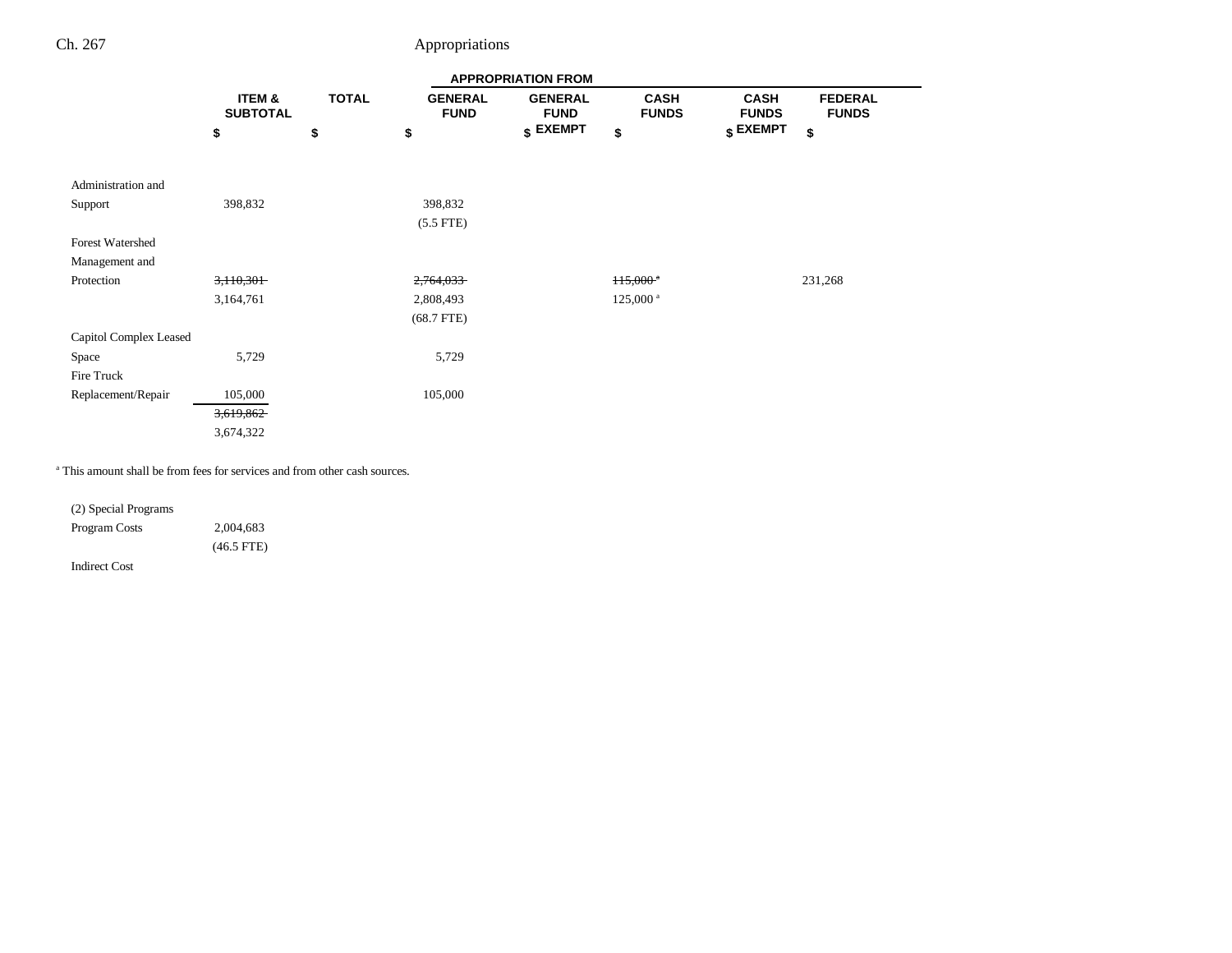| Assessment | 8.151     |
|------------|-----------|
|            | 2,012,834 |

 $2,012,834$ <sup>a</sup>

#### a This amount shall be from contracts and other cash funds received by the Forest Service.

| (3) Sponsored Programs |              |
|------------------------|--------------|
| <b>Program Costs</b>   | 1,874,775    |
|                        | $(24.6$ FTE) |
| Indirect Cost          |              |
| Assessment             | 7,725        |
|                        | .882.500     |

1,882,500 1,882,500

#### 272,996,338

273,361,897

## **(5) REGENTS OF THE UNIVERSITY OF COLORADO 29, 30, 31**

### **(A) Board of Regents and General Campuses**

| General Fund and         |               |                          |                           |
|--------------------------|---------------|--------------------------|---------------------------|
| Tuition Allocation       | 348, 318, 191 | 153,877,320 <sup>a</sup> | 194,440,871 <sup>b</sup>  |
| Other Than Tuition       | 37,000,000    |                          | 37,000,000 $\degree$      |
| Revenue                  |               |                          |                           |
| <b>Auxiliary Revenue</b> | 25, 361, 853  |                          | $25,361,853$ <sup>d</sup> |
|                          | 410,680,044   |                          |                           |

<sup>a</sup> Of this amount, \$152,130,279 shall be for the base, \$1,544,886 shall be for Enrollment purposes, \$122,280 shall be for Productivity, and \$79,875 shall be for

Workforce Training.

<sup>b</sup> This amount shall be from tuition revenue.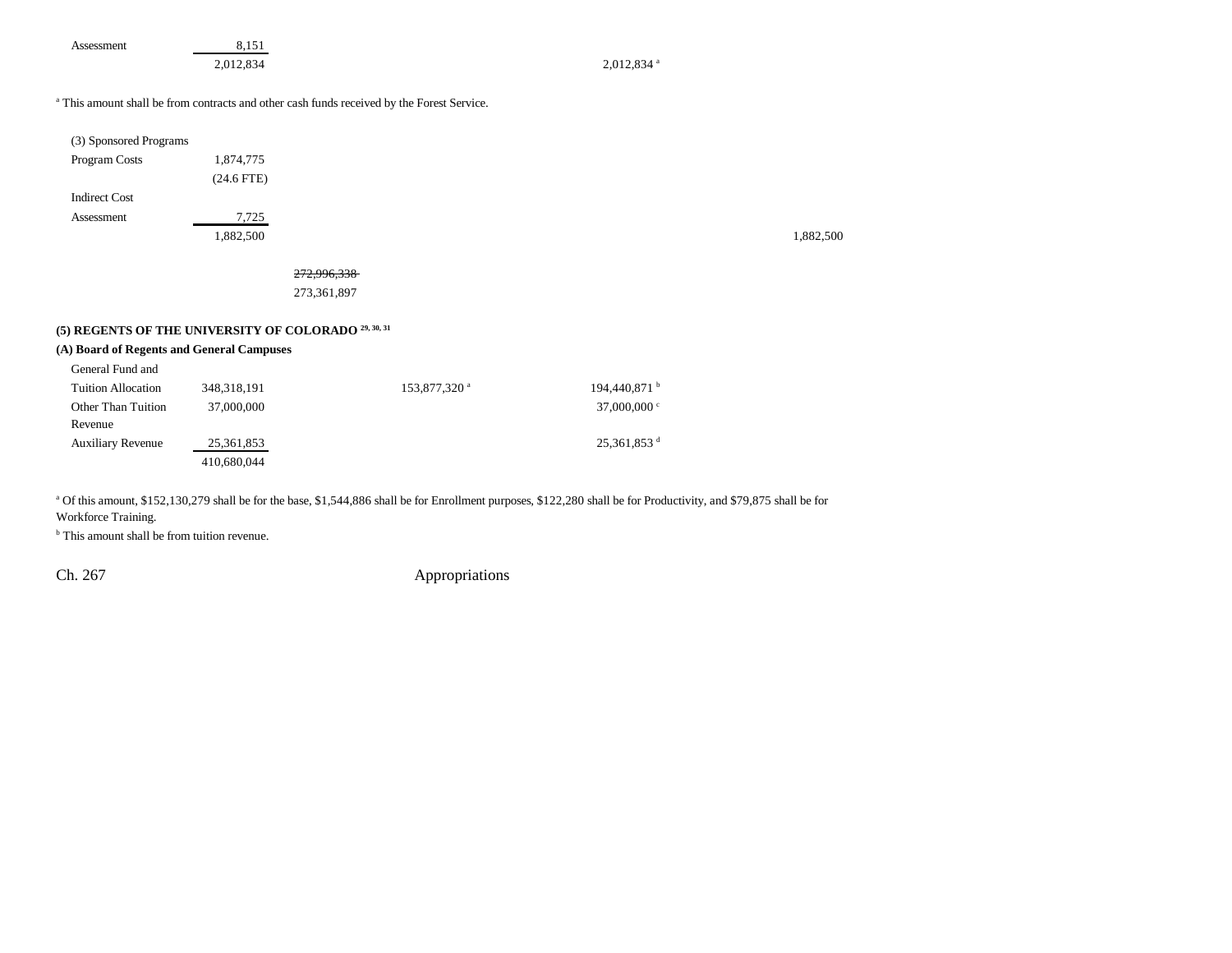|                   |              |                | <b>APPROPRIATION FROM</b> |              |                 |                |  |
|-------------------|--------------|----------------|---------------------------|--------------|-----------------|----------------|--|
| <b>ITEM &amp;</b> | <b>TOTAL</b> | <b>GENERAL</b> | <b>GENERAL</b>            | <b>CASH</b>  | <b>CASH</b>     | <b>FEDERAL</b> |  |
| <b>SUBTOTAL</b>   |              | <b>FUND</b>    | <b>FUND</b>               | <b>FUNDS</b> | <b>FUNDS</b>    | <b>FUNDS</b>   |  |
|                   |              |                | <b>« EXEMPT</b>           | ¢            | <b>« EXEMPT</b> | ¢              |  |

--

<sup>c</sup> This amount shall be from other than tuition revenue. REVENUE, INCLUDING \$265,000 IN ENERGY/MINERAL IMPACT ASSISTANCE FUNDS.

d This amount shall be from auxiliary revenue.

1,511,300

## **(B) Health Sciences Center 35**

| (1) Advisory Commission on     |             |                                                                                |                        |
|--------------------------------|-------------|--------------------------------------------------------------------------------|------------------------|
| <b>Family Medicine</b>         |             |                                                                                |                        |
| <b>Residency Training</b>      |             |                                                                                |                        |
| Programs                       | 1,634,499   |                                                                                |                        |
| <b>Commission Expenses</b>     | 95,563      |                                                                                |                        |
|                                | $(1.0$ FTE) |                                                                                |                        |
|                                | 1,730,062   | 1,730,062                                                                      |                        |
|                                |             | 237,697                                                                        | $1,492,365(T)^{a}$     |
|                                |             | "THIS AMOUNT SHALL BE FROM THE DEPARTMENT OF HEALTH CARE POLICY AND FINANCING. |                        |
|                                |             |                                                                                |                        |
| (2) Colorado Child Health Plan |             |                                                                                |                        |
| Administration                 | 260,753     |                                                                                | $260,753$ <sup>a</sup> |
|                                | $(4.0$ FTE) |                                                                                |                        |
| Colorado Child Health          |             |                                                                                |                        |

Plan  $1,250,547$   $211,300$   $1,039,247$  a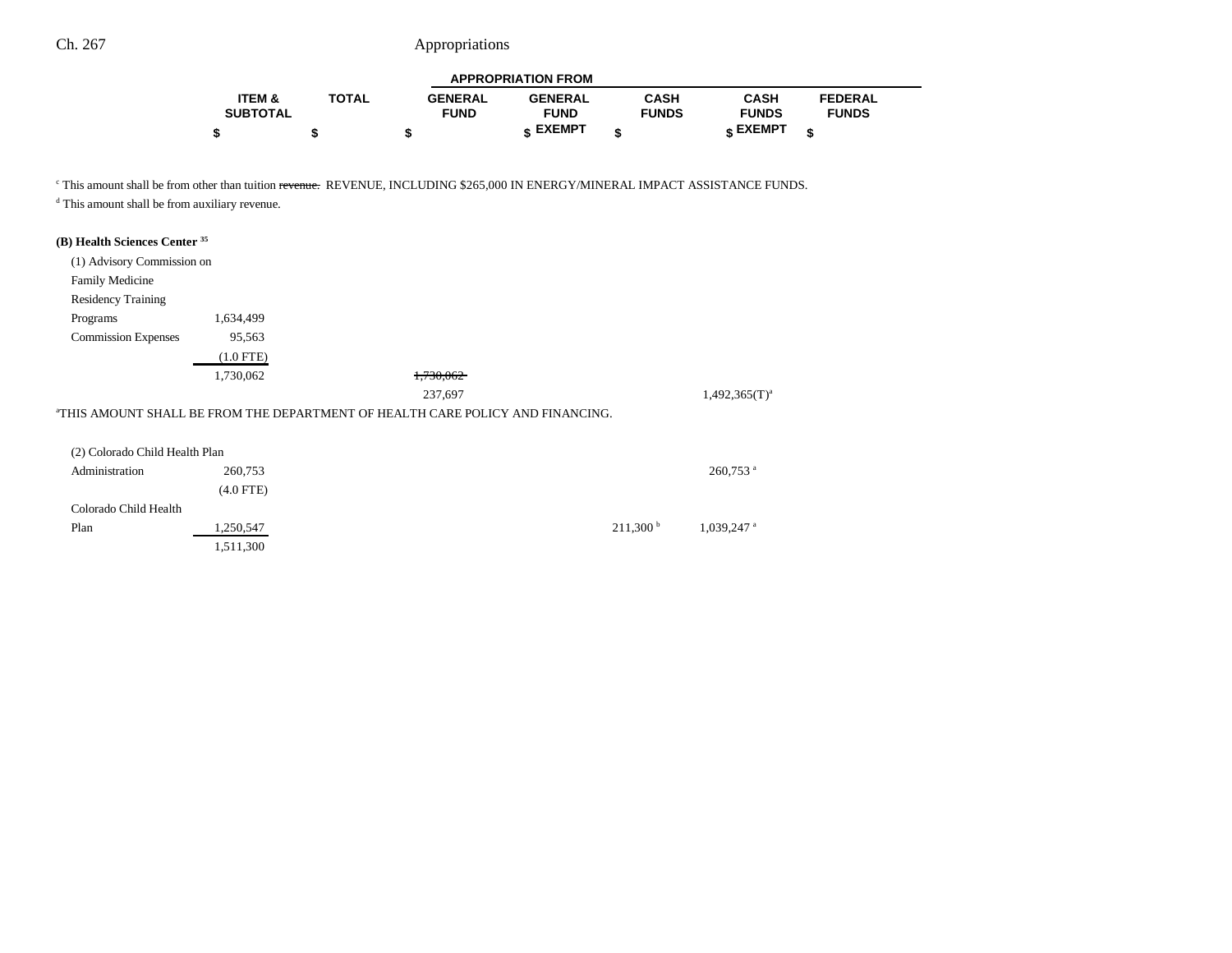a These amounts shall be from the Colorado Children's Health Plan Cash Fund, and, of these amounts, it is estimated that \$650,000 shall be from University Hospital

and

\$650,000 shall be from private donations.

<sup>b</sup> This amount shall be from fees.

413,921,406

## **(6) TRUSTEES OF THE COLORADO SCHOOL OF MINES 29, 30, 31**

| General Campus                               |        |
|----------------------------------------------|--------|
| General Fund and                             |        |
| Tuition Allocation                           | 34.357 |
| $\alpha$ and $\alpha$ is the set of $\alpha$ |        |

 $7,906$  13,297,659 a 21,060,247 b Other Than Tuition Revenue910,000  $\degree$  910,000  $\degree$ Auxiliary Revenue 500,000 500,000 500,000 500,000 6 35,767,906

a Of this amount, \$12,140,050 shall be for the base, \$1,132,124 shall be for Enrollment purposes, \$22,860 shall be for Productivity, and \$2,625 shall be for

Workforce Training.

<sup>b</sup> This amount shall be from tuition revenue.

c This amount shall be from other than tuition revenue.

d This amount shall be from auxiliary revenue.

## **(7) UNIVERSITY OF NORTHERN COLORADO 29, 30, 31**

| <b>General Campus</b>     |            |                         |                         |
|---------------------------|------------|-------------------------|-------------------------|
| General Fund and          |            |                         |                         |
| <b>Tuition Allocation</b> | 59.190.269 | 31.738.378 <sup>a</sup> | 27.451.891 <sup>b</sup> |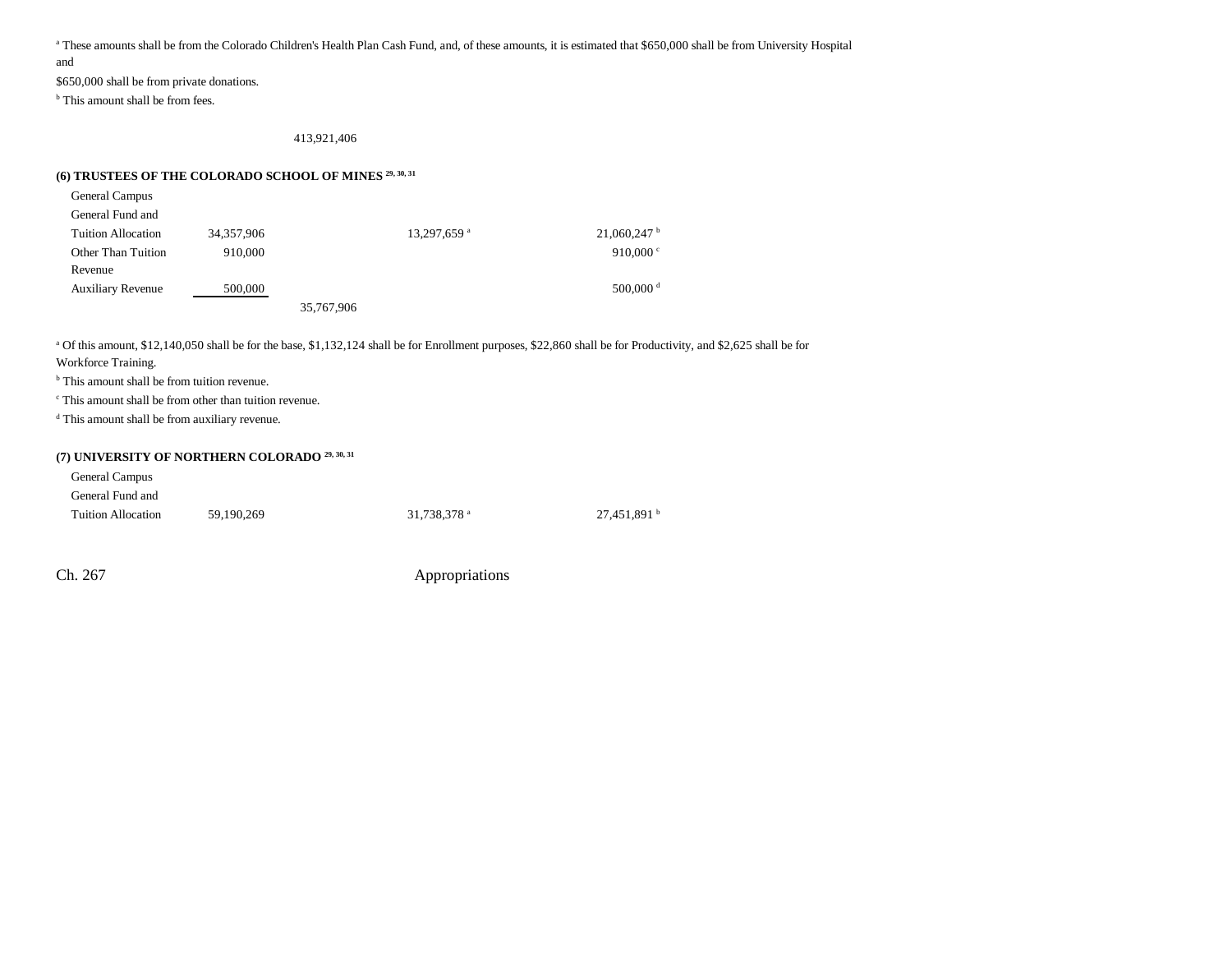|                               | <b>APPROPRIATION FROM</b> |              |                               |                                    |                             |                             |                                |
|-------------------------------|---------------------------|--------------|-------------------------------|------------------------------------|-----------------------------|-----------------------------|--------------------------------|
|                               | ITEM &<br><b>SUBTOTAL</b> | <b>TOTAL</b> | <b>GENERAL</b><br><b>FUND</b> | <b>GENERAL</b><br><b>FUND</b>      | <b>CASH</b><br><b>FUNDS</b> | <b>CASH</b><br><b>FUNDS</b> | <b>FEDERAL</b><br><b>FUNDS</b> |
|                               | \$                        | P            | \$                            | $\boldsymbol{\mathfrak{s}}$ EXEMPT | \$                          | $\epsilon$ EXEMPT           | \$                             |
| Other Than Tuition<br>Revenue | 2,857,040                 |              |                               |                                    | 2,857,040°                  |                             |                                |
| <b>Auxiliary Revenue</b>      | 1,300,000                 |              |                               |                                    | $1,300,000$ <sup>d</sup>    |                             |                                |
|                               |                           | 63, 347, 309 |                               |                                    |                             |                             |                                |

a Of this amount, \$30,668,699 shall be for the base, \$399,034 shall be for Enrollment purposes, \$62,040 shall be for Productivity, \$18,950 shall be for Workforce Training, and

\$589,655 shall be used for mandated costs.

<sup>b</sup> This amount shall be from tuition revenue.

c This amount shall be from other than tuition revenue.

d This amount shall be from auxiliary revenue.

#### **(8) STATE BOARD FOR COMMUNITY COLLEGES**

#### **AND OCCUPATIONAL EDUCATION 29, 30, 31, 35a**

#### **(A) State System Community Colleges**

Governing Board and

General Campuses

General Fund and

| Tuition Allocation |  |
|--------------------|--|

| 135,516,295 | 77,094,521 ª | 58.421.774 b |
|-------------|--------------|--------------|

 $134,429,456$   $76,325,202$  a  $58,104,254$  b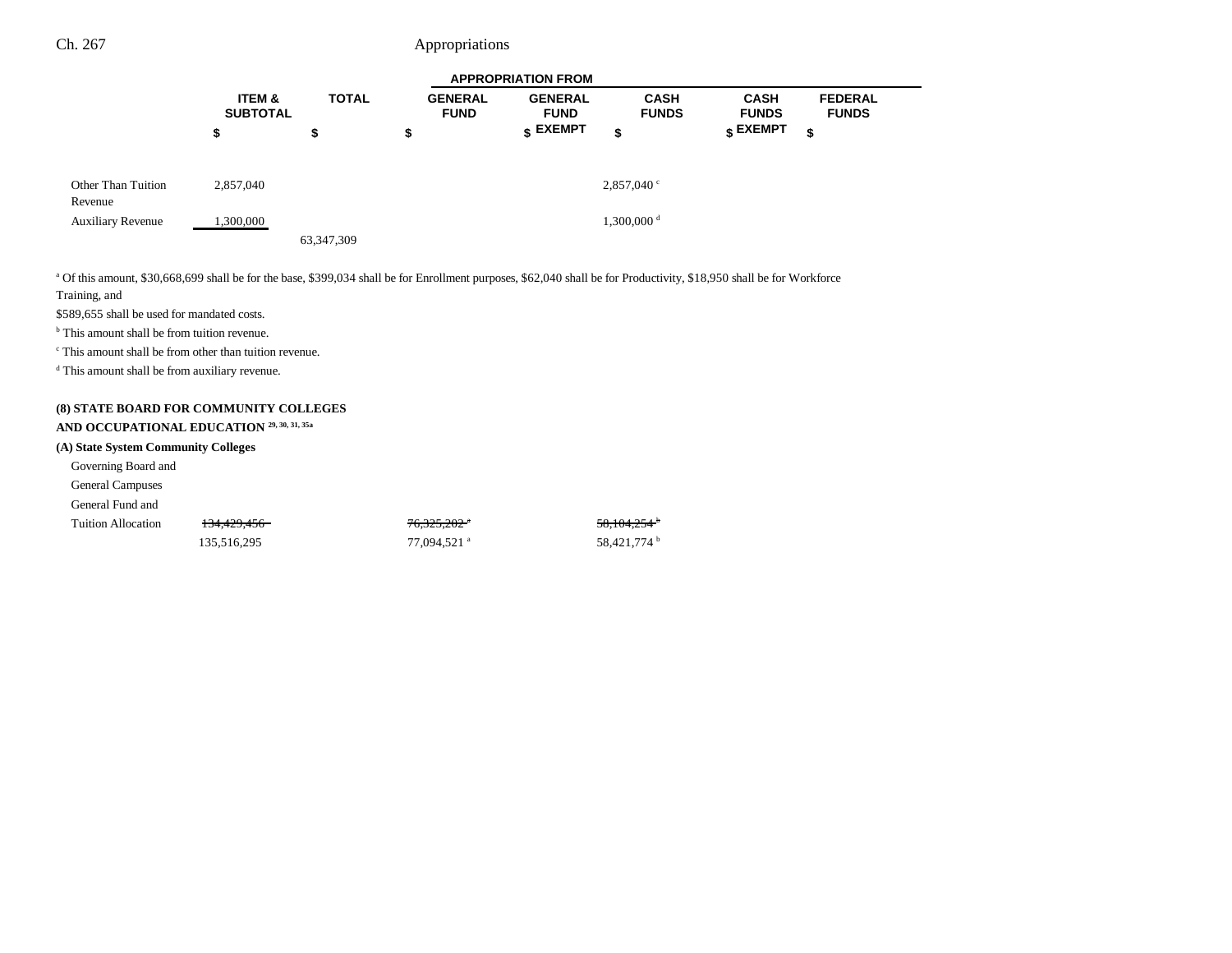| Other Than Tuition       | 3,204,376   | $3,204,376$ <sup>c</sup> |
|--------------------------|-------------|--------------------------|
| Revenue                  |             |                          |
|                          | 3,864,970   | $3,864,970$ °            |
| <b>Auxiliary Revenue</b> | 1,425,000   | $1,425,000$ <sup>d</sup> |
|                          | 139,058,832 |                          |
|                          | 140,806,265 |                          |

<sup>a</sup> Of this amount, \$70,483,457 \$71,252,776 shall be for the base, \$4,654,794 shall be for Enrollment purposes, \$139,740 shall be for Productivity, \$54,450 shall be for Workforce

Training, and \$992,761 shall be used for mandated costs.

<sup>b</sup> This amount shall be from tuition revenue.

c This amount shall be from other than tuition revenue.

d This amount shall be from auxiliary revenue.

#### **(B) Local District Junior College**

#### **Grants pursuant to Section**

| 23-71-301, C.R.S. | 15,308,480 | $15,308,480$ <sup>a</sup> |
|-------------------|------------|---------------------------|
|                   |            |                           |

<sup>a</sup> Of this amount, \$29,771 shall be for Productivity, and \$11,756 shall be for Workforce Training.

#### **(C) Division of Occupational Education**

| (1) Administration |             |         |
|--------------------|-------------|---------|
| Administrative     |             |         |
| Costs              | 597.566     | 597,566 |
|                    | $(9.0$ FTE) |         |

(2) Colorado Vocational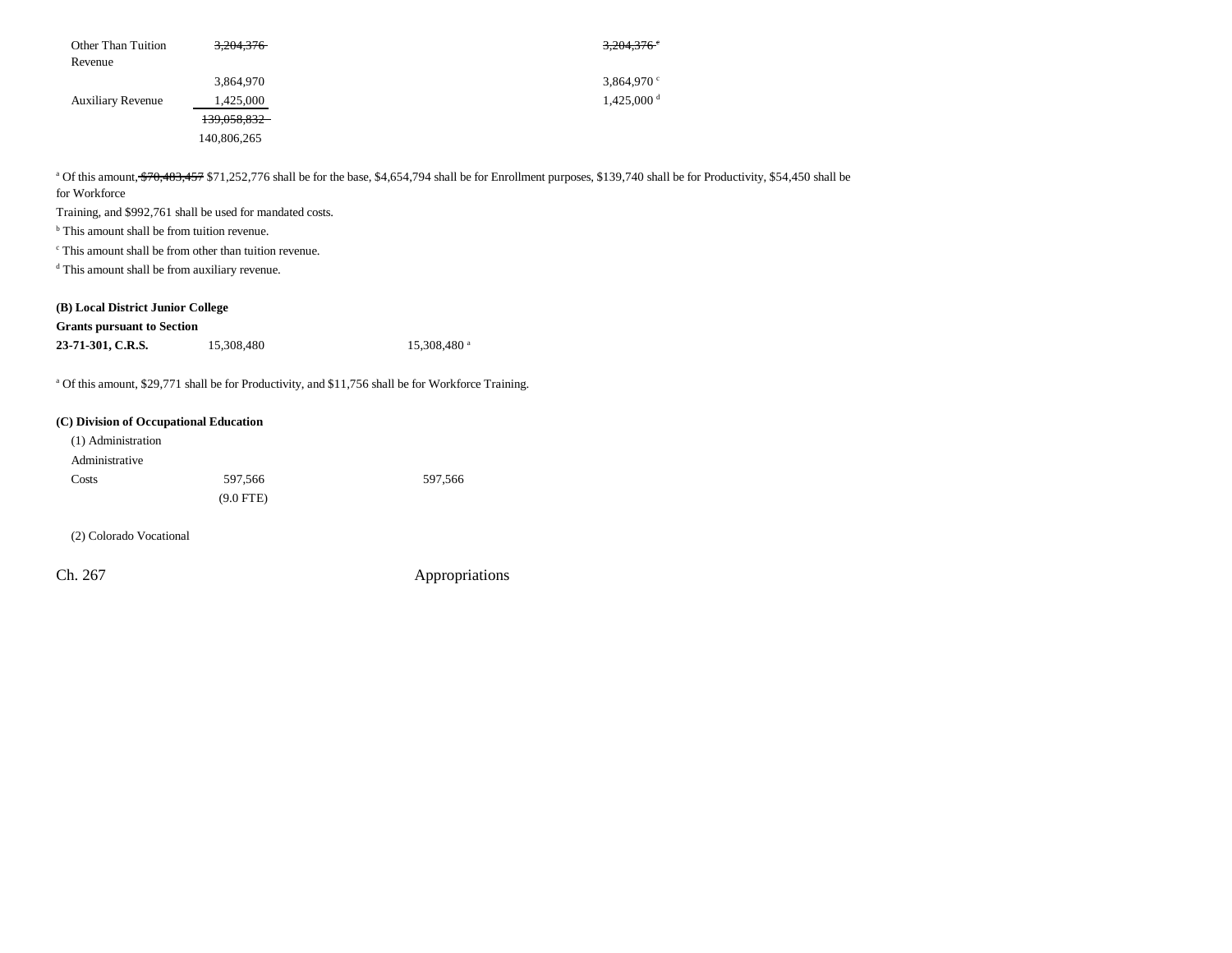|                                                 |                           |              |                               | <b>APPROPRIATION FROM</b>     |                             |                             |                                |
|-------------------------------------------------|---------------------------|--------------|-------------------------------|-------------------------------|-----------------------------|-----------------------------|--------------------------------|
|                                                 | ITEM &<br><b>SUBTOTAL</b> | <b>TOTAL</b> | <b>GENERAL</b><br><b>FUND</b> | <b>GENERAL</b><br><b>FUND</b> | <b>CASH</b><br><b>FUNDS</b> | <b>CASH</b><br><b>FUNDS</b> | <b>FEDERAL</b><br><b>FUNDS</b> |
|                                                 | \$                        | \$           | \$                            | \$ EXEMPT                     | \$                          | \$ EXEMPT                   | \$                             |
|                                                 |                           |              |                               |                               |                             |                             |                                |
| <b>Act Distributions</b><br>pursuant to Section |                           |              |                               |                               |                             |                             |                                |
| 23-8-102, C.R.S.                                | 15,142,766                |              | 15,142,766                    |                               |                             |                             |                                |
| (3) Area Vocational                             |                           |              |                               |                               |                             |                             |                                |
| Postsecondary Programs                          |                           |              |                               |                               |                             |                             |                                |
| pursuant to Section                             |                           |              |                               |                               |                             |                             |                                |
| 23-71-303, C.R.S.                               | 10,614,199                |              | 10,614,199                    |                               |                             |                             |                                |
|                                                 | 9,844,880                 |              | 9,844,880                     |                               |                             |                             |                                |
| (4) Sponsored Programs                          |                           |              |                               |                               |                             |                             |                                |
| Administration                                  | 1,718,900                 |              |                               |                               |                             |                             |                                |
|                                                 | $(31.3$ FTE)              |              |                               |                               |                             |                             |                                |
| Programs                                        | 14,781,148                |              |                               |                               |                             |                             |                                |
|                                                 | 16,500,048                |              |                               |                               |                             |                             | 16,500,048                     |
| (5) Customized Job                              |                           |              |                               |                               |                             |                             |                                |
| Training <sup>36</sup>                          | 1,982,400                 |              | 1,982,400                     |                               |                             |                             |                                |
|                                                 |                           |              |                               |                               |                             |                             |                                |
| (6) Existing Industry                           |                           |              |                               |                               |                             |                             |                                |
| Training <sup>36</sup>                          | 346,920                   |              | 346,920                       |                               |                             |                             |                                |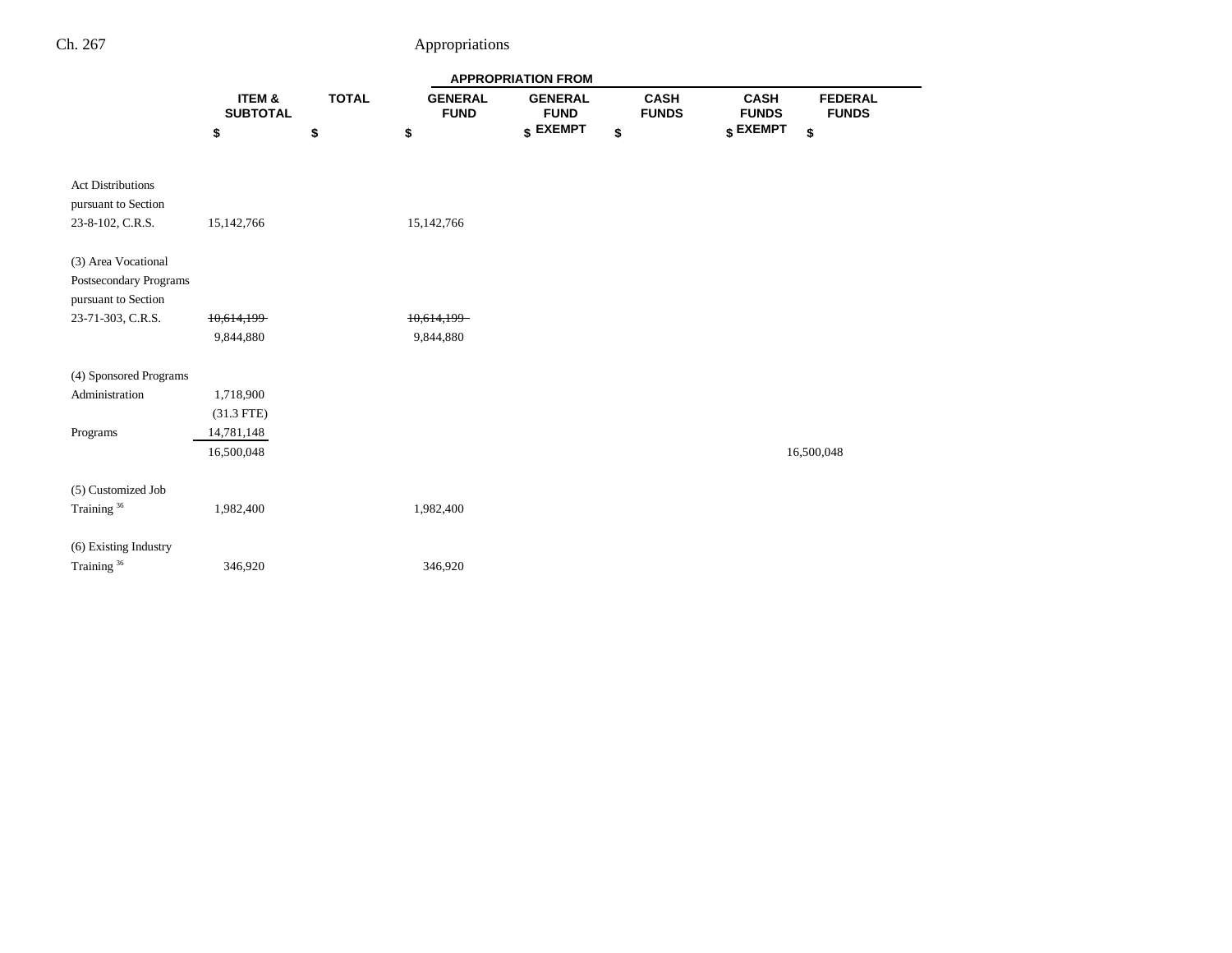| (7) Job Training                                                         |            |                                                                                                               |                                                                                                                                                                  |                               |
|--------------------------------------------------------------------------|------------|---------------------------------------------------------------------------------------------------------------|------------------------------------------------------------------------------------------------------------------------------------------------------------------|-------------------------------|
| Partnership Act                                                          | 820,000    |                                                                                                               |                                                                                                                                                                  | $820,000$ (T) <sup>a</sup>    |
|                                                                          |            |                                                                                                               |                                                                                                                                                                  | $(2.0$ FTE)                   |
|                                                                          |            |                                                                                                               |                                                                                                                                                                  |                               |
|                                                                          |            | a This amount shall be from federal Job Training Partnership Act funds appropriated in the Governor's Office. |                                                                                                                                                                  |                               |
|                                                                          |            | 200, 371, 211                                                                                                 |                                                                                                                                                                  |                               |
|                                                                          |            | 201,349,325                                                                                                   |                                                                                                                                                                  |                               |
| (9) DIVISION OF PRIVATE OCCUPATIONAL SCHOOLS                             |            |                                                                                                               |                                                                                                                                                                  |                               |
| Administration                                                           |            | 395,869                                                                                                       | 395,869 <sup>a</sup>                                                                                                                                             |                               |
|                                                                          |            |                                                                                                               | $(7.3$ FTE)                                                                                                                                                      |                               |
| <sup>a</sup> This amount shall be from licensing and certification fees. |            |                                                                                                               |                                                                                                                                                                  |                               |
| (10) AURARIA HIGHER                                                      |            |                                                                                                               |                                                                                                                                                                  |                               |
| <b>EDUCATION</b>                                                         |            |                                                                                                               |                                                                                                                                                                  |                               |
| <b>CENTER</b>                                                            |            |                                                                                                               |                                                                                                                                                                  |                               |
| Administration                                                           | 11,420,267 |                                                                                                               |                                                                                                                                                                  | $11,420,267$ (T) <sup>a</sup> |
| <b>Auxiliary Revenue</b>                                                 | 350,000    |                                                                                                               | 350,000 <sup>b</sup>                                                                                                                                             |                               |
|                                                                          |            | 11,770,267                                                                                                    |                                                                                                                                                                  |                               |
|                                                                          |            |                                                                                                               |                                                                                                                                                                  |                               |
| Regents of                                                               |            |                                                                                                               | a This amount shall be from the appropriations for the State Board of Community Colleges and Occupational Education, the Trustees of the State Colleges, and the |                               |
|                                                                          |            |                                                                                                               |                                                                                                                                                                  |                               |

the University of Colorado.

<sup>b</sup> This amount shall be from auxiliary revenue.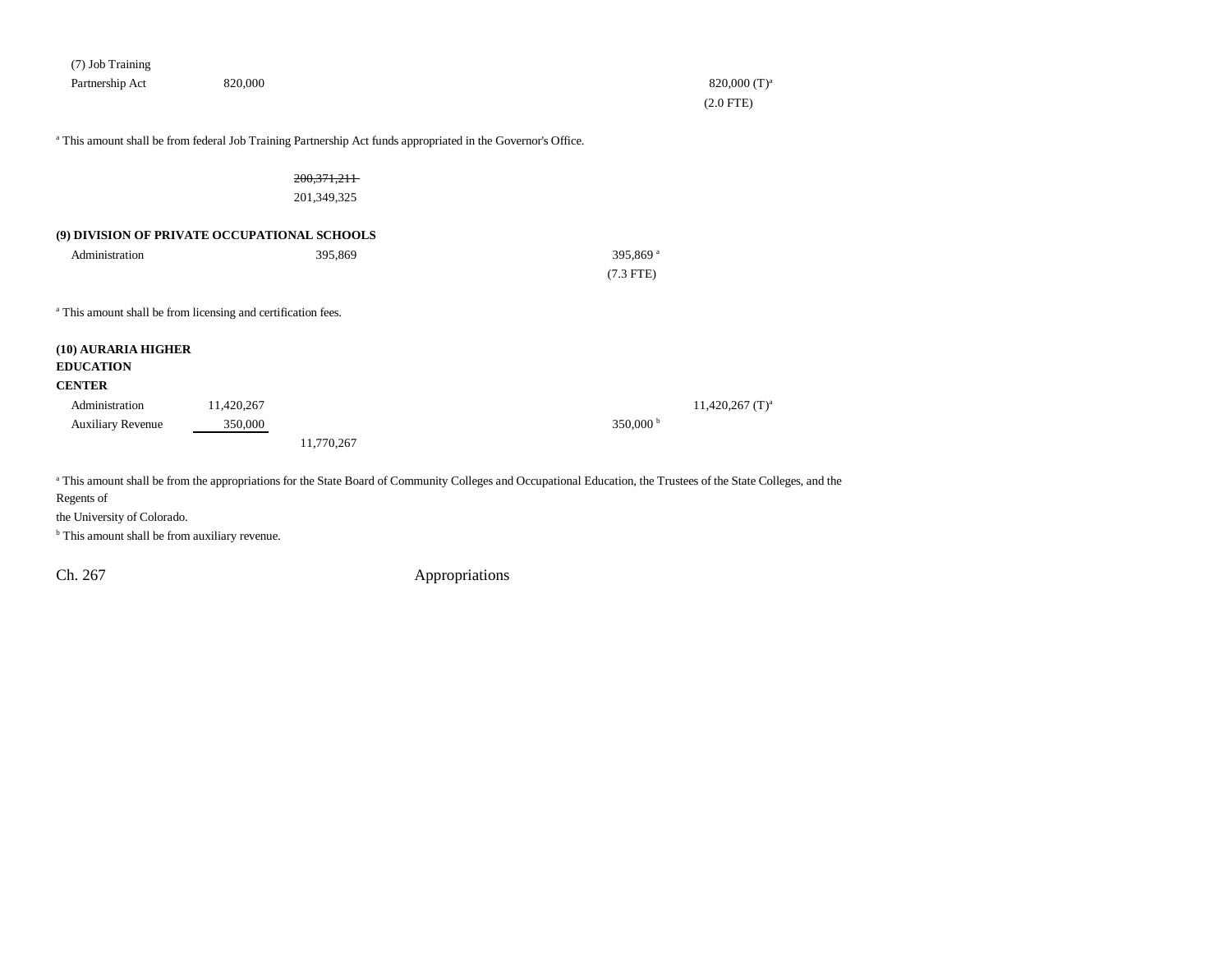| Ch. 267 | Appropriations |
|---------|----------------|
|         |                |

|                                        |                                      |              |                               | <b>APPROPRIATION FROM</b>     |                             |                                                               |  |
|----------------------------------------|--------------------------------------|--------------|-------------------------------|-------------------------------|-----------------------------|---------------------------------------------------------------|--|
|                                        | <b>ITEM &amp;</b><br><b>SUBTOTAL</b> | <b>TOTAL</b> | <b>GENERAL</b><br><b>FUND</b> | <b>GENERAL</b><br><b>FUND</b> | <b>CASH</b><br><b>FUNDS</b> | <b>CASH</b><br><b>FEDERAL</b><br><b>FUNDS</b><br><b>FUNDS</b> |  |
|                                        | \$                                   | \$           | \$                            | \$ EXEMPT                     | \$                          | \$ EXEMPT<br>\$                                               |  |
| (11) COUNCIL ON THE ARTS <sup>33</sup> |                                      |              |                               |                               |                             |                                                               |  |
| Program Costs                          |                                      | 2,249,725    | 1,622,025<br>$(11.0$ FTE)     |                               |                             | 627,700                                                       |  |
| (12) STATE HISTORICAL SOCIETY          |                                      |              |                               |                               |                             |                                                               |  |
| (A) Administration                     |                                      |              |                               |                               |                             |                                                               |  |
| Administration and                     |                                      |              |                               |                               |                             |                                                               |  |
| General $37$                           | 2,703,283                            |              | 1,639,940                     |                               | 487,474 <sup>a</sup>        | 575,869                                                       |  |
|                                        |                                      |              | $(48.2$ FTE $)$               |                               | $(15.9$ FTE)                | $(16.7$ FTE)                                                  |  |
| Utilities                              | 41,335                               |              | 23,293                        |                               | $18,042$ <sup>a</sup>       |                                                               |  |
| Cumbres and Toltec                     |                                      |              |                               |                               |                             |                                                               |  |
| Railroad Commission                    | 10,000                               |              | 10,000                        |                               |                             |                                                               |  |
| Certified Local                        |                                      |              |                               |                               |                             |                                                               |  |
| Government Program                     | 65,000                               |              |                               |                               |                             | 65,000                                                        |  |
| Four Corners Heritage                  |                                      |              |                               |                               |                             |                                                               |  |
| Council                                | 5,000                                |              |                               |                               |                             | 5,000 $(T)^b$                                                 |  |
|                                        | 2,824,618                            |              |                               |                               |                             |                                                               |  |

<sup>a</sup> These amounts shall be from museum admission fees, user charges, and other sources of cash funds.

 $^{\rm b}$  This amount shall be from a three year impact assistance grant from the Department of Local Affairs.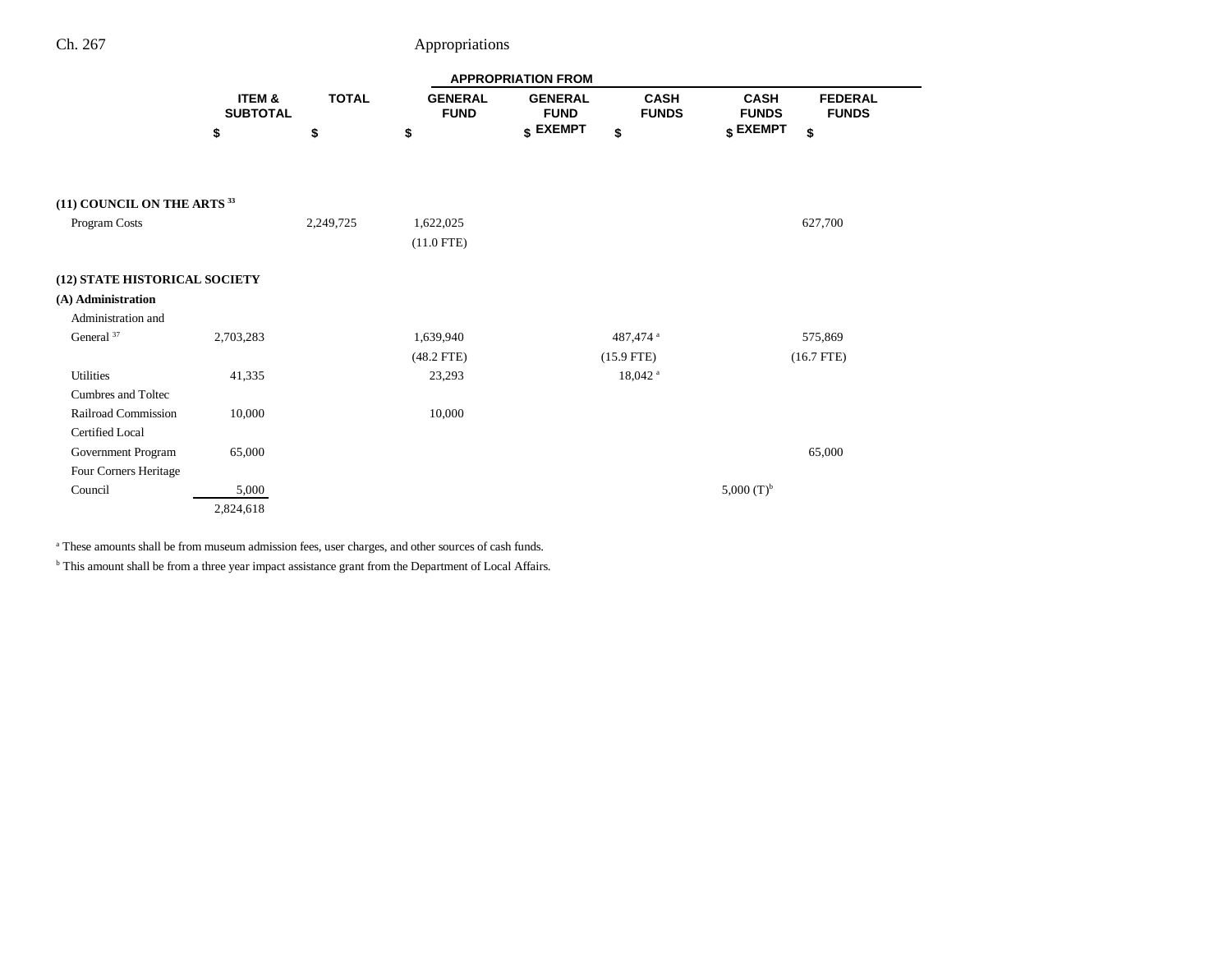| (B) Sponsored Programs                                                                                                     |              |                                                                                                                                                                                 |                          |         |
|----------------------------------------------------------------------------------------------------------------------------|--------------|---------------------------------------------------------------------------------------------------------------------------------------------------------------------------------|--------------------------|---------|
| Program Costs                                                                                                              | 257,250      |                                                                                                                                                                                 | $137,250$ <sup>a</sup>   | 120,000 |
|                                                                                                                            | $(2.0$ FTE)  |                                                                                                                                                                                 |                          |         |
|                                                                                                                            |              | <sup>a</sup> Of this amount, \$87,250(T) shall be from a contract with Correctional Industries for the Ordway Conservation Center, and \$50,000 shall be from restricted gifts. |                          |         |
| (C) Auxiliary                                                                                                              |              |                                                                                                                                                                                 |                          |         |
| Program Costs                                                                                                              | 1,280,000    | $1,200,000$ <sup>a</sup>                                                                                                                                                        | $80,000$ b               |         |
|                                                                                                                            | $(12.5$ FTE) |                                                                                                                                                                                 |                          |         |
| \$390,000<br>shall be from Membership/Publication services.<br><sup>b</sup> This amount shall be from donations and gifts. |              |                                                                                                                                                                                 |                          |         |
| (D) Gaming Revenue                                                                                                         |              |                                                                                                                                                                                 |                          |         |
| Historic Preservation for                                                                                                  |              |                                                                                                                                                                                 |                          |         |
| <b>Gaming Cities</b>                                                                                                       | 1,706,846    |                                                                                                                                                                                 |                          |         |
| <b>Historic Preservation Grant</b>                                                                                         |              |                                                                                                                                                                                 |                          |         |
| Program                                                                                                                    | 6,827,382    |                                                                                                                                                                                 |                          |         |
|                                                                                                                            | $(7.0$ FTE)  |                                                                                                                                                                                 |                          |         |
|                                                                                                                            | 8,534,228    |                                                                                                                                                                                 | $8,534,228$ <sup>a</sup> |         |
|                                                                                                                            |              |                                                                                                                                                                                 |                          |         |

<sup>a</sup> This amount shall be from exempt gaming revenues and is dedicated to historic preservation.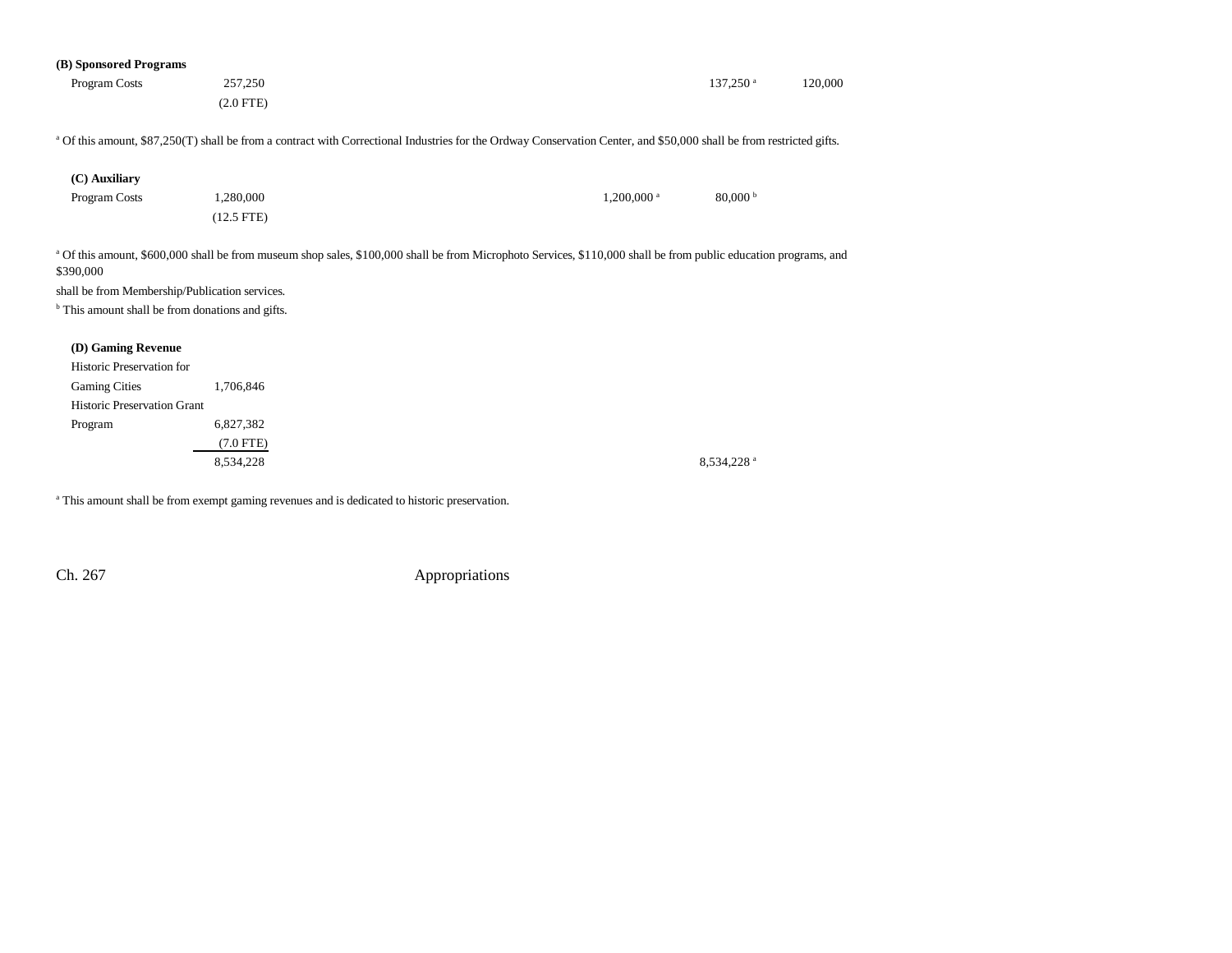| <b>APPROPRIATION FROM</b>                                                                                                                                                                                             |                           |                 |                               |                               |                             |                              |                                |
|-----------------------------------------------------------------------------------------------------------------------------------------------------------------------------------------------------------------------|---------------------------|-----------------|-------------------------------|-------------------------------|-----------------------------|------------------------------|--------------------------------|
|                                                                                                                                                                                                                       | ITEM &<br><b>SUBTOTAL</b> | <b>TOTAL</b>    | <b>GENERAL</b><br><b>FUND</b> | <b>GENERAL</b><br><b>FUND</b> | <b>CASH</b><br><b>FUNDS</b> | <b>CASH</b><br><b>FUNDS</b>  | <b>FEDERAL</b><br><b>FUNDS</b> |
|                                                                                                                                                                                                                       | \$                        | \$              | \$                            | $$$ EXEMPT                    | \$                          | \$ EXEMPT                    | \$                             |
|                                                                                                                                                                                                                       |                           |                 |                               |                               |                             |                              |                                |
|                                                                                                                                                                                                                       |                           | 12,896,096      |                               |                               |                             |                              |                                |
| (13) COLORADO ADVANCED TECHNOLOGY INSTITUTE 38                                                                                                                                                                        |                           |                 |                               |                               |                             |                              |                                |
| Program Costs                                                                                                                                                                                                         |                           | 3,571,776       |                               |                               |                             | $3,571,776$ (T) <sup>a</sup> |                                |
|                                                                                                                                                                                                                       |                           |                 |                               |                               |                             | $(4.3$ FTE)                  |                                |
| <sup>a</sup> This amount shall be from the Department of Local Affairs, Economic Development Programs. Any amounts included in state fiscal year spending are accounted for<br>in the<br>Department of Local Affairs. |                           |                 |                               |                               |                             |                              |                                |
| <b>TOTALS PART VII (HIGHER</b>                                                                                                                                                                                        |                           |                 |                               |                               |                             |                              |                                |
| <b>EDUCATION)</b> <sup>8</sup>                                                                                                                                                                                        |                           | \$1,178,509,700 | \$539,326,887                 |                               | \$581,551,060               | $$30,504,682$ <sup>a</sup>   | \$27,127,071                   |
|                                                                                                                                                                                                                       |                           | \$1,179,853,373 | \$538,180,072                 |                               | \$582,549,183               | \$31,997,047 <sup>a</sup>    |                                |

<sup>a</sup> Of this amount,  $\frac{$20,535,354}{$22,027,719}$  contains a (T) notation.

**FOOTNOTES** -- The following statements are referenced to the numbered footnotes throughout section 2.

8 (Governor lined through this provision. See L. 94, p. 3023.)

27a Department of Higher Education, Colorado Commission on Higher Education, Administration -- The Colorado Commission on Higher Education is requested to report to the Joint Budget Committee and the Colorado Commission for Achievement in Education on the following: the use of fees for academic support; use of fees to supplant lost tuition revenue; justification for fees;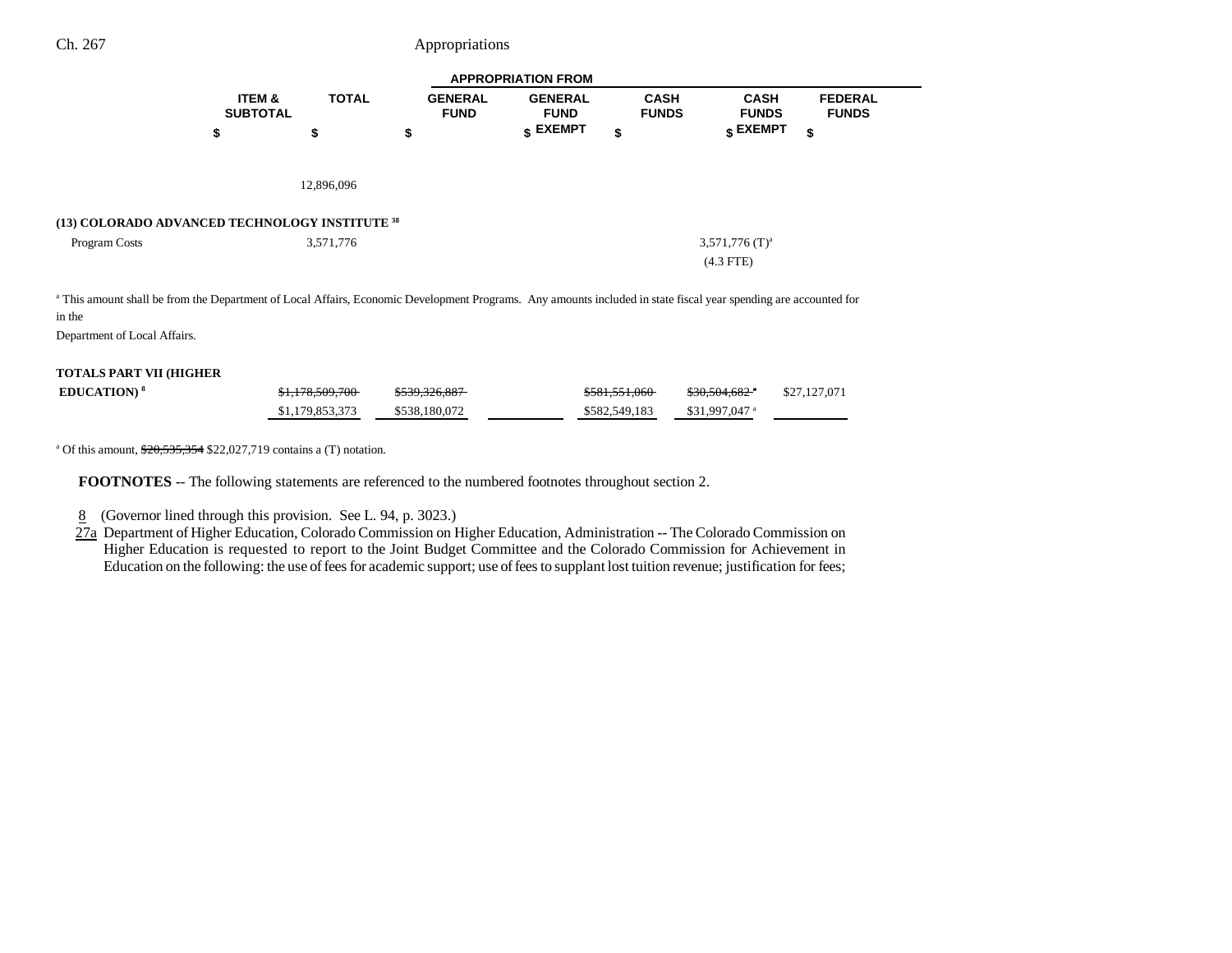purposes of fees; and a breakdown of fees by type and category over the last five years. The Commission should report the results of this study by November 1, 1994.

- 27b Department of Higher Education, Colorado Commission on Higher Education, Administration -- It is the intent of the General Assembly that the staff of the Colorado Commission on Higher Education (CCHE) work with the Joint Budget Committee (JBC) staff to present recommendations to the Joint Budget Committee by November 1, 1994, on how to handle funding for the Local District Junior Colleges as it pertains to the five policy areas established by H.B. 94-1110.
- 28 Department of Higher Education, Colorado Commission on Higher Education, Financial Aid, Work Study -- It is the intent of the General Assembly to allow the Colorado Commission on Higher Education to roll forward 2% of the Work Study appropriation to the next fiscal year.
- 29 Department of Higher Education, Trustees of the State Colleges in Colorado; State Board of Agriculture; Regents of the University of Colorado; Trustees of the Colorado School of Mines; University of Northern Colorado; State Board for Community Colleges and Occupational Education -- All institutions of higher education are requested to report any increase in benefits to all Department of Higher Education employees to the Joint Budget Committee. The Joint Budget Committee will use FY 1993-94 as the base year for calculating benefits. Any increase in FTE or benefits for existing FTE will not be funded automatically, and must be specifically requested, in the form of a decision item, in the FY 1995-96 budget submission.
- $30$  Department of Higher Education, Trustees of the State Colleges in Colorado; State Board of Agriculture; Regents of the University of Colorado; Trustees of the Colorado School of Mines; University of Northern Colorado; and State Board for Community Colleges and Occupational Education -- It is the intent of the General Assembly that \$2,907,720 in General Fund be used to fund mandated costs for the Trustees of the State Colleges, the University of Northern Colorado, and the Community Colleges who will not be able to raise sufficient tuition revenue to pay for 80% of their mandated costs.
- 31 Department of Higher Education, Trustees of the State Colleges in Colorado; State Board of Agriculture; Regents of the University of Colorado; Trustees of the Colorado School of Mines; University of Northern Colorado; State Board for Community Colleges and Occupational Education -- It is the intent of the General Assembly that the average resident tuition rates by Governing Board be raised up to 5% and the average nonresident tuition rates by Governing Board be raised up to 10%. These rates were used in order to increase spending authority for program enhancements and is not an attempt by the General Assembly to set tuition policy. Each Governing Board will give consideration to establishing equity of tuition increases among the campuses under the Governing Board's jurisdiction.
- 32 Department of Higher Education, State Board of Agriculture, CSU Agricultural Experiment Station -- This agency is requested to submit annually to the Joint Budget Committee, with its budget request, a list of research projects, and a description of each project that includes its funding level and project location.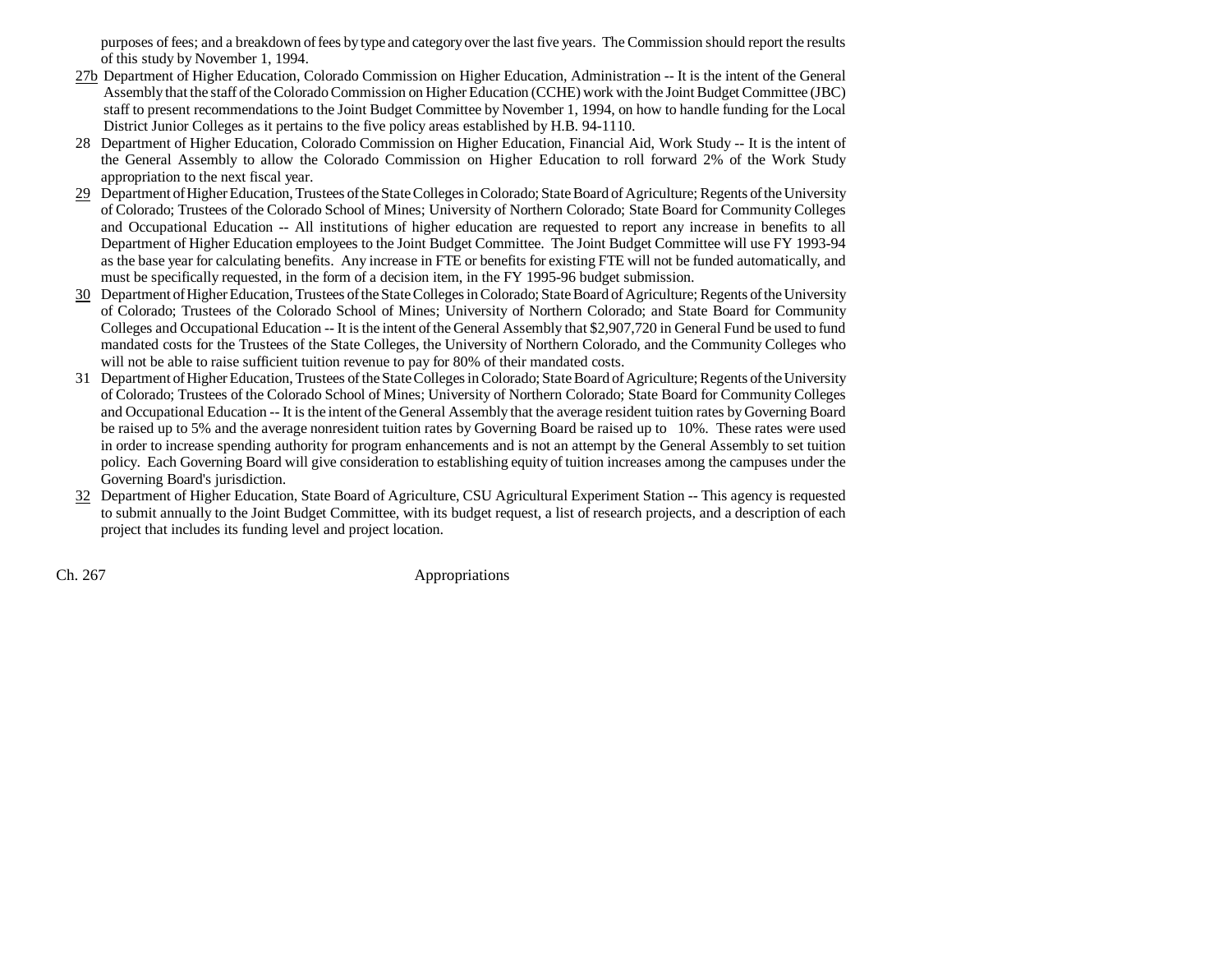| <b>APPROPRIATION FROM</b> |              |                |                 |              |                 |                |  |
|---------------------------|--------------|----------------|-----------------|--------------|-----------------|----------------|--|
| <b>ITEM &amp;</b>         | <b>TOTAL</b> | <b>GENERAL</b> | <b>GENERAL</b>  | <b>CASH</b>  | <b>CASH</b>     | <b>FEDERAL</b> |  |
| <b>SUBTOTAL</b>           |              | <b>FUND</b>    | <b>FUND</b>     | <b>FUNDS</b> | <b>FUNDS</b>    | <b>FUNDS</b>   |  |
|                           |              |                | <b>« EXEMPT</b> |              | <b>e EXEMPT</b> |                |  |

- 33 Department of Higher Education, State Board of Agriculture, CSU Agricultural Experiment Station; CSU Cooperative Extension Service; Colorado State Forest Service; Council on the Arts and Humanities -- These agencies are requested to continue to submit state budget forms #3, #4, and #8 with their FY 1995-96 budget requests and include a split out of FY 1995-96 base salaries, PERA, Medicare, estimated health, life and dental benefits and any other estimated benefits for each division within the agency. These agencies are additionally requested to submit these budget requests to the Office of State Planning and Budgeting for approval and any budget requests which have not been submitted to the Office of State Planning and Budgeting for approval will be returned to the agency.
- 34 Department of Higher Education, State Board of Agriculture, CSU Cooperative Extension Service -- This agency is requested to submit annually to the Joint Budget Committee, with its budget request, the annual compilation of monthly activity reports for FTE levels by program and for funding levels by program, and the comparison of programs with priorities outlined in the "Futures Report".
- 35 Department of Higher Education, Regents of the University of Colorado, Health Sciences Center -- By January 1, 1995, the Health Sciences Center is requested to provide a report to the General Assembly regarding sources and distribution of funding for all residency programs in Colorado, including residency programs affiliated with the University of Colorado as well as free-standing community-based residency programs. The report should identify program funding sources, including but not limited to, funds from hospitals, federal training grants and other sources of income as well as program expenditures, including, but not limited to, resident stipends and benefits, by discipline (e.g., family medicine, pediatrics) and residency program.
- 35a Department of Higher Education, State Board for Community Colleges and Occupational Education -- It is the intent of the General Assembly that the State Board for Community Colleges report to the General Assembly on resolving the inadequacies of full-time and part-time faculty salaries. This report shall detail what actions have been taken to resolve these inadequacies and shall be due no later than January 1, 1995.
- 36 Department of Higher Education, State Board for Community Colleges and Occupational Education, Division of Occupational Education, Customized Job Training; and Existing Industry Training -- These programs are requested to submit to the Joint Budget Committee, by September 1, 1994, a detailed plan for accountability showing review criteria for selection of companies